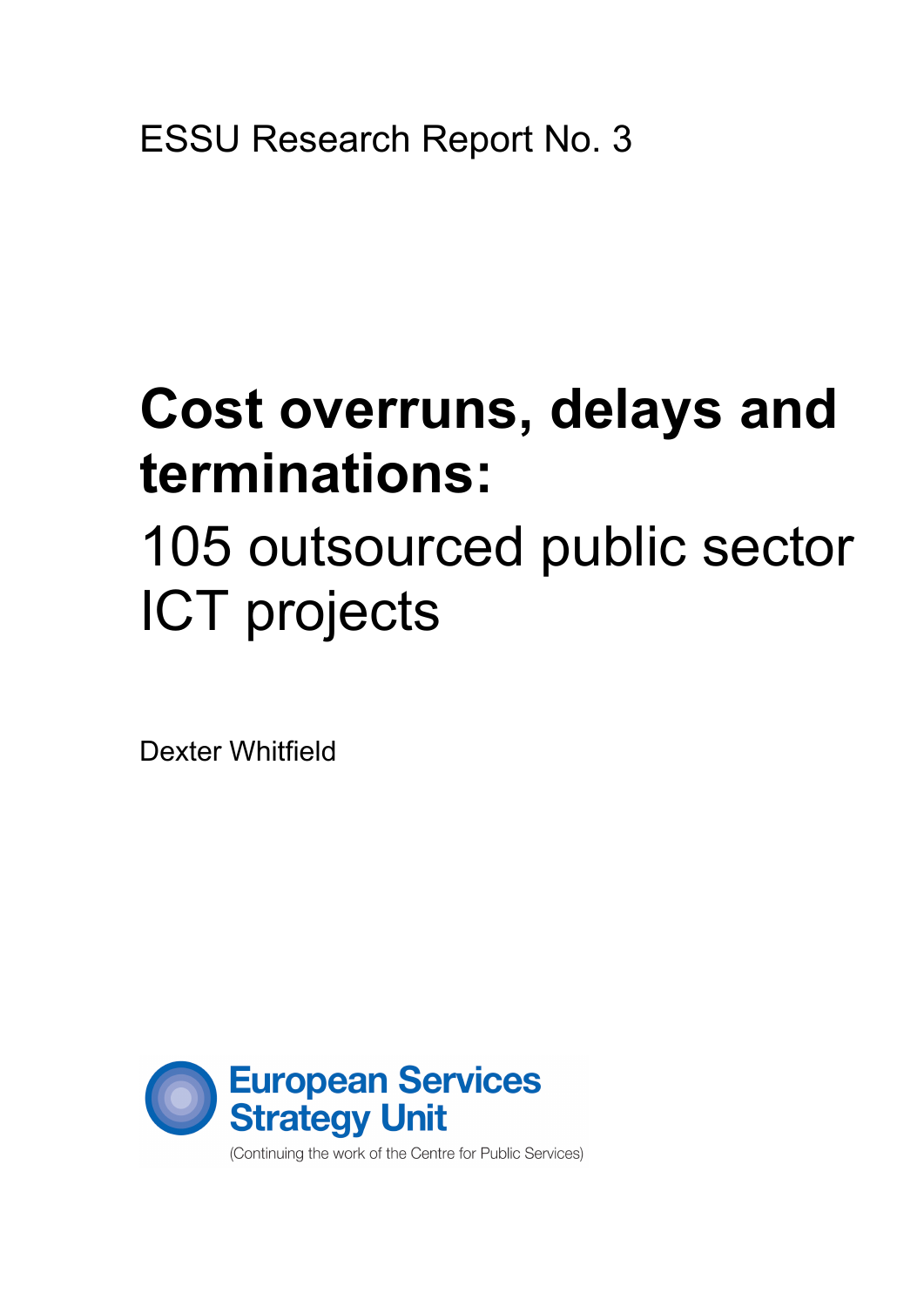#### **Contents**

| Part 1: Introduction and analysis                                              |    |
|--------------------------------------------------------------------------------|----|
| Part 2: Outsourcing ICT in central government, NHS, public bodies and agencies | 10 |
| Part 3: Outsourcing ICT in Local Government                                    | 18 |
| Part 4: Information sources                                                    | 20 |
| General references                                                             | 32 |

#### **Tables**

- 1. ICT contract summary
- 2. Summary of cost overruns, delays and terminations
- 3. Summary of cost overruns, delays and terminations by outsourcing companies
- 4. Profit levels in public sector IT contracts

5. Outsourced cost overruns, delays and terminations in central government, NHS, public bodies and agencies.

6. Outsourced cost overruns, delays and terminations in local government

December 2007



 Dexter Whitfield, Director Adjunct Associate Professor, Australian Institute for Social Research, University of Adelaide Mobile 0777 6370884 Tel. +353 66 7130225 Email: dexter.whitfield@gmail.com Web: www.european-services-strategy.org.uk

The **European Services Strategy Unit** is committed to social justice, through the provision of good quality public services by democratically accountable public bodies, implementing best practice management, employment, equal opportunity and sustainable development policies. The Unit continues the work of the Centre for Public Services, which began in 1973.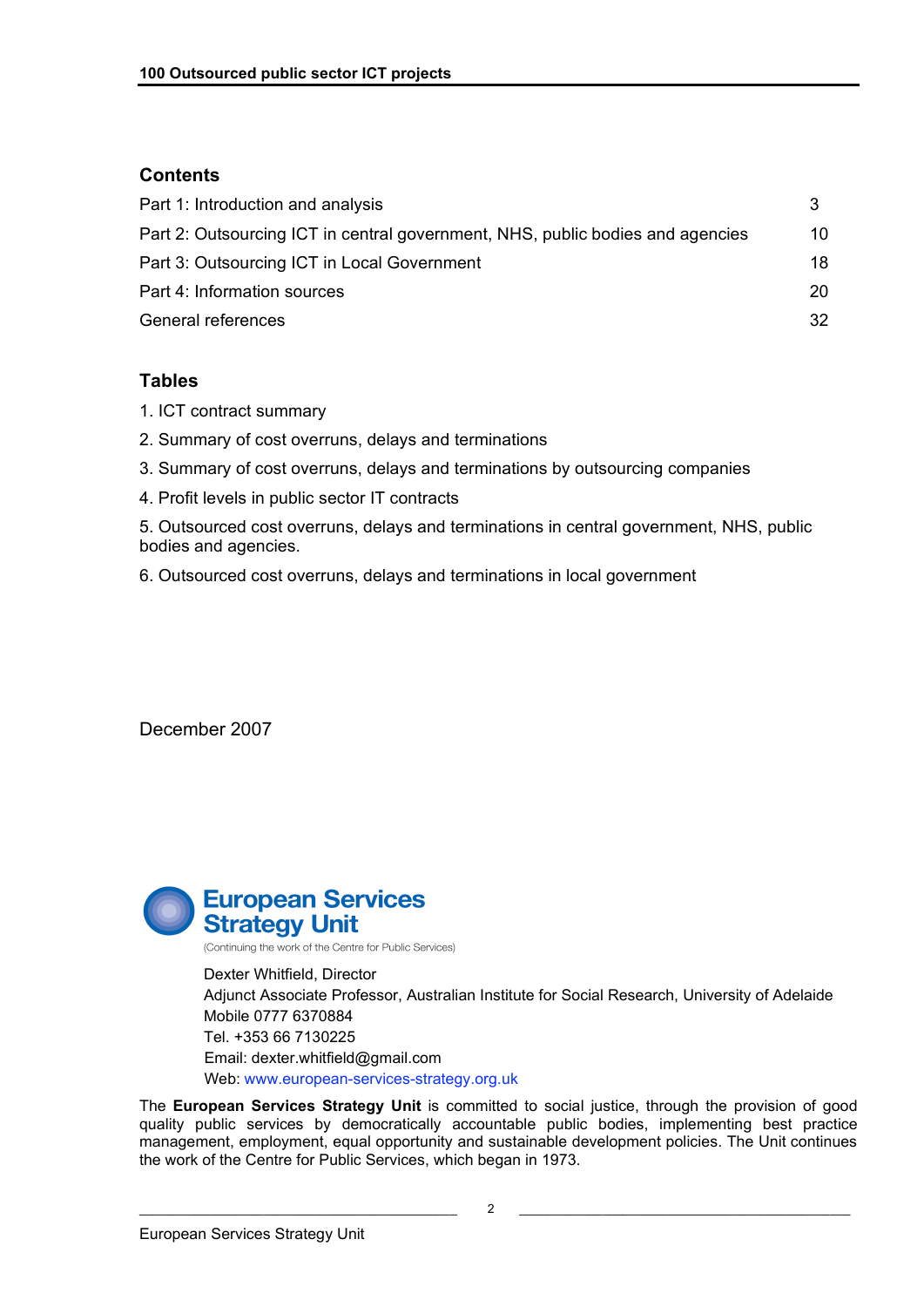## Part 1: **Introduction and analysis**

#### **Introduction and scope**

The Research Report identifies the scope of major cost overruns, delays and terminations of outsourced public sector ICT projects in central government, NHS, local authorities, public bodies and agencies the last decade. Although there has been wide reporting of individual and department or authority-wide project failures in the national and ICT press but little analysis of the overall scope and evidence.

The report draws on the performance of a range of contract models including outsourcing contracts, Public Private Partnerships (PPP), Private Finance Initiative (PFI) and Strategic Service-delivery Partnerships in central and local government, the NHS and other public bodies. It excludes medium/small contracts. Only contracts and projects with major cost overruns, delays and contract renegotiations and terminations have been included in the analysis.

There are many outsourced ICT projects that are delivered on time and within budget. It is clear that some of then problems encountered by ICT projects are a result of over-ambitious projects, a lack of design and development before procurement, and pressures for efficiency savings overtaking the ability to deliver. The technical complexity of projects is also often under-estimated.

Many examples of ICT contract cost overruns, delays and service delivery problems have been excluded because they were relatively small projects ie under £5m (many local authority contracts are excluded on this basis). Contracts operating prior to 1996/97 have been excluded.

Each example is referenced in the Information Sources section which draws together National Audit Office, House of Commons Public Accounts Committee, Audit Commission, local authorities, technical press and other reports on major public sector ICT projects over the last decade.

*"Central civil government spends annually some £2.3 billion on information technology, equivalent to 16% of total procurement expenditure, yet this Committee has reported on a succession of IT programmes and projects characterised by delay, overspends, poor performance and abandonment"* (House of Commons PAC, 2005).

#### **Key findings**

The Research report identifies 105 outsourced public sector ICT contracts in central government, NHS, local authorities, public bodies and agencies with significant cost overruns, delays and terminations. The summary of findings are (from Tables 1 and 2):

- 105 outsourced public sector ICT projects with significant cost overruns, delays and terminations.
- Total value of contracts is £29.5 billion.
- Cost overruns totaled £9.0 billion.
- 57% of contracts experienced cost overruns.
- The average percentage cost overrun is 30.5%.
- 33% of contracts suffered major delays.
- 30% of contracts were terminated.
- 12.5% of Strategic Service Delivery Partnerships have failed.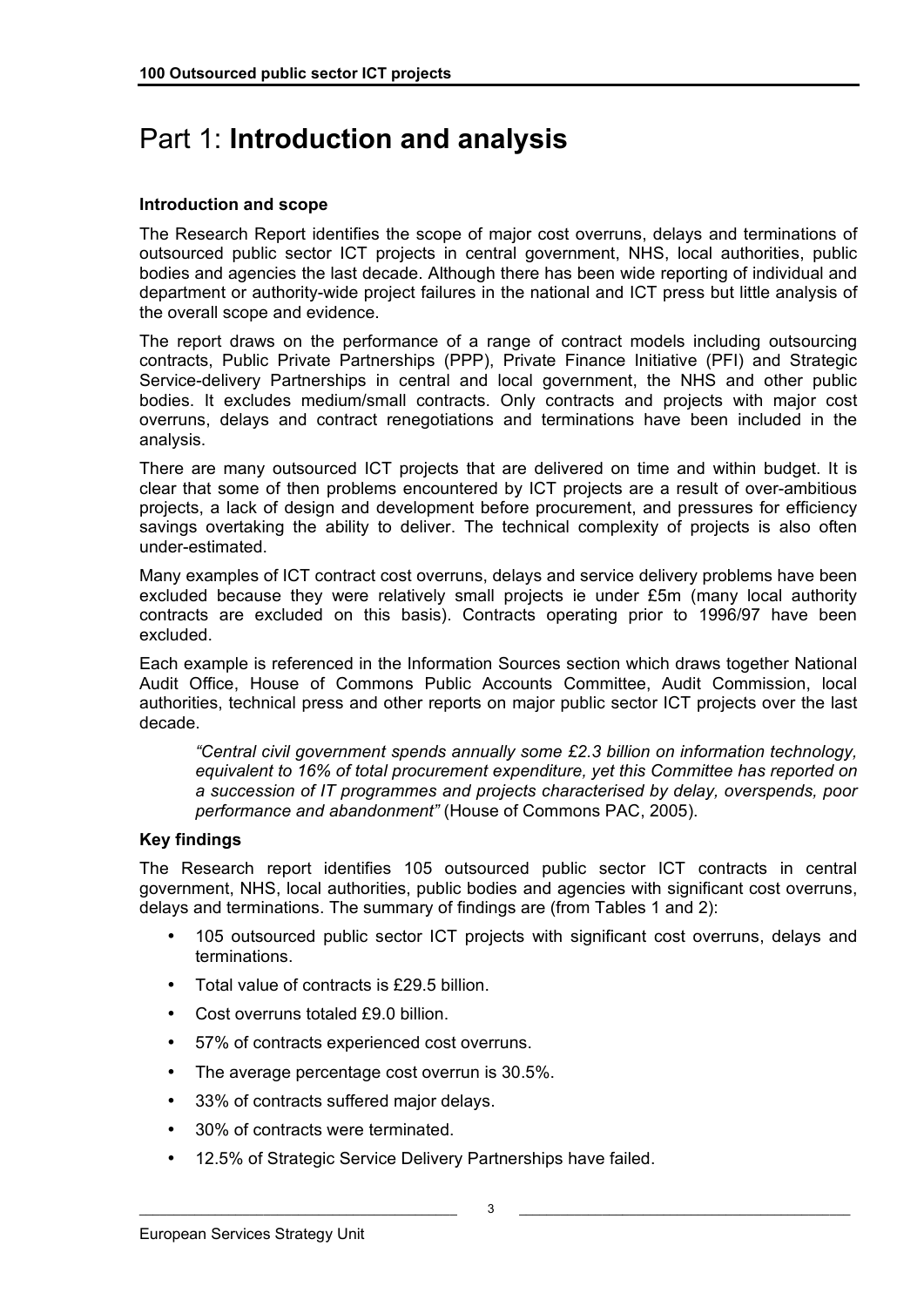#### Table 1: **ICT contract summary**

| <b>Sector</b>                                         | Total value of ICT contracts<br>Em | <b>Total cost overruns and</b><br>write-offs £m |
|-------------------------------------------------------|------------------------------------|-------------------------------------------------|
| Central government, NHS<br>public bodies and agencies | 28.058                             | 8.876                                           |
| Local government                                      | 1.446                              | 18                                              |
| <b>Total</b>                                          | 29,504                             | 8,994                                           |

European Services Strategy Unit, 2007.

#### Table 2: **Summary of cost overruns, delays and terminations**

|                                                   | <b>Number of</b><br>contracts (105) | % of contracts  |
|---------------------------------------------------|-------------------------------------|-----------------|
| Contracts with cost overruns                      | 60                                  | 57              |
| % Average cost overrun per contract               |                                     | 30.5            |
| Contracts with delays                             | 35                                  | 33              |
| Contracts terminated                              | 31                                  | 30              |
| SSP contracts terminated or substantially reduced | 4                                   | 12.5 (% of SSDP |
|                                                   |                                     | contracts)      |

European Services Strategy Unit, 2007.

#### **Cost increases often underestimated**

Cost increases are usually those directly related to payments made to the private contractor and rarely identify the wide range of additional costs borne by the client. These could include:

- Additional client staff engaged to manage a contract;
- Additional systems and staffing for monitoring of the contract;
- Engaging technical consultants to advise the authority of contract problems;
- Carrying out audit reviews of projects;
- Lost income from delays in service delivery and overpayment of benefits/credits.
- Additional procurement costs in re-negotiating contracts or retendering if a contractor withdraws or a contract is terminated;
- Additional work required as a result of technical problems.
- Transition costs when contracts are terminated
- Additional costs, for example, an additional £318m was added to the cost of the £150m Project Connect to fund the provision of Local Area Networks within each GP practice (Hansard, 26 January 2004, col 185W).
- The loss of planned efficiency savings often results in cuts being targeted elsewhere.

Some additional costs are connected with widening the scope of contracts once they are operational although it is almost impossible to determine whether this is for positive reasons connected to service delivery, whether it is connected to inadequate specifications or whether it is linked to private contractor proposals motivated by additional income, or a combination of all of these factors.

Some IT contracts have increased in scope and costs as a result of changes in legislation, benefits and allowances. Others experienced a decline in the volume of benefits, for example the decline in the number of housing benefit claimants in 2000/01 compared to the level of claimants in the latter part of the 1990s.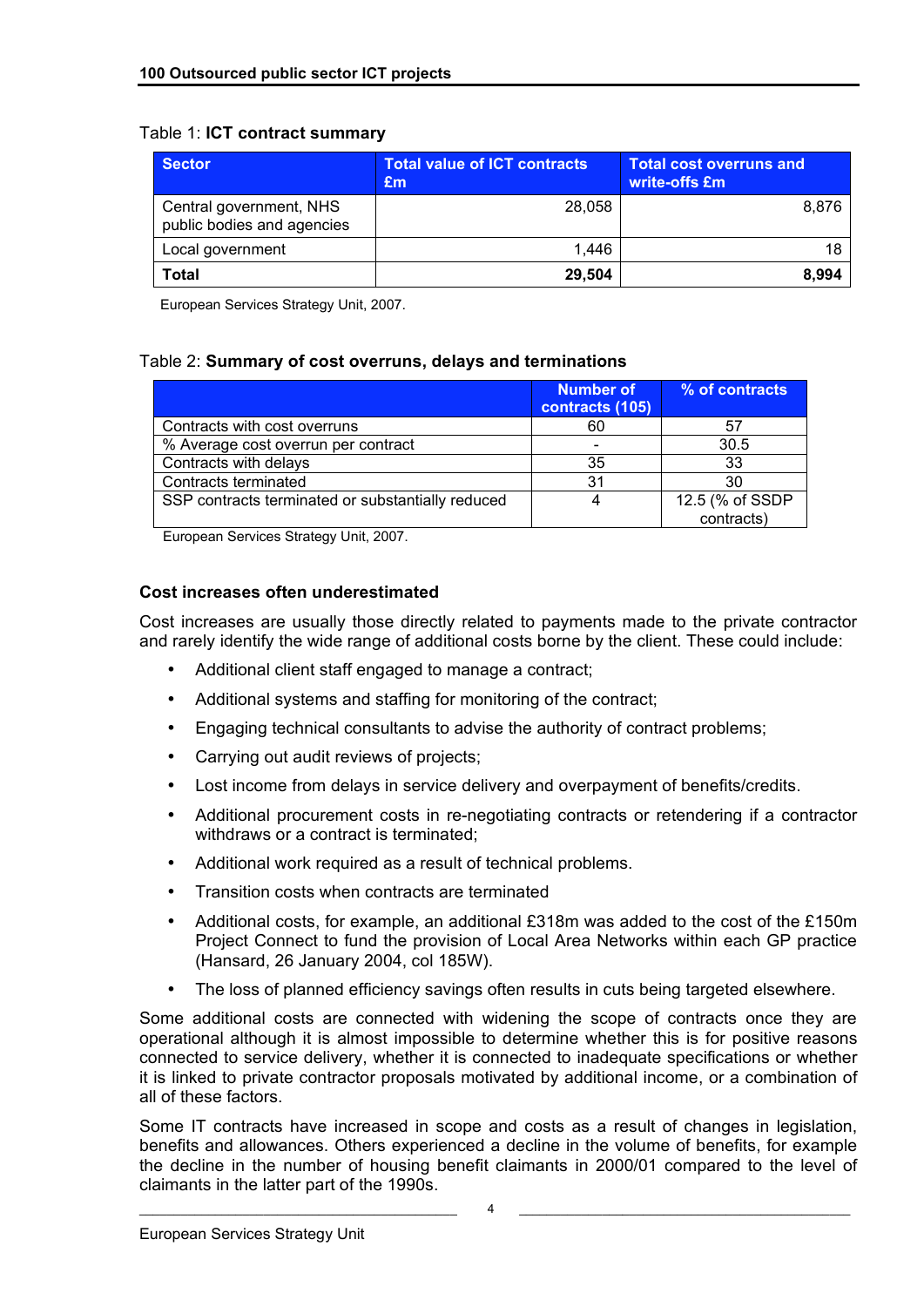*"The government too must accept criticism. It was naïve to believe or announce that the only costs of the project were those related to its procurement. Training and implementation has cost much more than the initial procurement costs in every IT system I have ever been associated with. The timescales imposed on this project, as ever, were initially for political expediency rather than having any relationship to common sense."*

Richard Holway, Computer Weekly, 24 October 2006.

#### **Cost of consultants**

The figures in Tables 1 and 2 are the contract values, which do not include the cost of project planning, Business Case preparation or the cost of the procurement process. They also exclude the cost of management and technical, financial and legal consultants, which can run into millions of pounds.

#### **Why ICT projects have gone wrong**

Many reports by the House of Commons Public Accounts Committee, the National Audit Office and other organisations have tried to explain why there have been so many cost overruns, delays and contract terminations. For example the National Audit Office's (NAO) 2003 list of common causes of failure

- *"lack of a clear link between the project and the organisation's key strategic priorities, including agreed measures of success*
- *lack of clear senior management and ministerial ownership and leadership*
- *lack of effective stakeholder engagement*
- *lack of skills and proven approach to project management and risk management*
- *lack of understanding of and contact with the supply industry at senior levels evaluation of proposals driven by initial price rather than long-term value for money (especially securing delivery of business benefits)*
- *too little attention to breaking development and implementation down into manageable steps*
- *inadequate resources and skills to deliver the total delivery portfolio."*

These conclusions are valid but they rarely get to the root of the problem because they focus almost exclusively on the procurement process. There are other problems which need to be identified.

Firstly, many projects are over-ambitious, complex and difficult whilst others are more straightforward. Long-term or delayed projects are often overtaken by new technology, changes in legislation and public policy.

Secondly, the private sector frequently believes its own hype and PR about 'world class' services and thus often overstates its ability to deliver. It also often under-estimates the complexity of public service provision.

Thirdly, too many public sector managers rush to use management consultants who predictably encourage outsourcing, yet their evidence and conclusions are rarely challenged or subjected to rigorous assessment.

Fourthly, clients or 'commissioners' are often under-resourced and/or do not have the required skills and ability to manage large projects through the procurement process. A lack of understanding of service/user needs is mirrored in specifications, which in turn are reflected in inadequate bids. Proscribed evaluation is then followed by limited monitoring of the contract, thus creating a vicious circle. But since contract termination can be more costly politically and financially than performance failures, many contracts continue.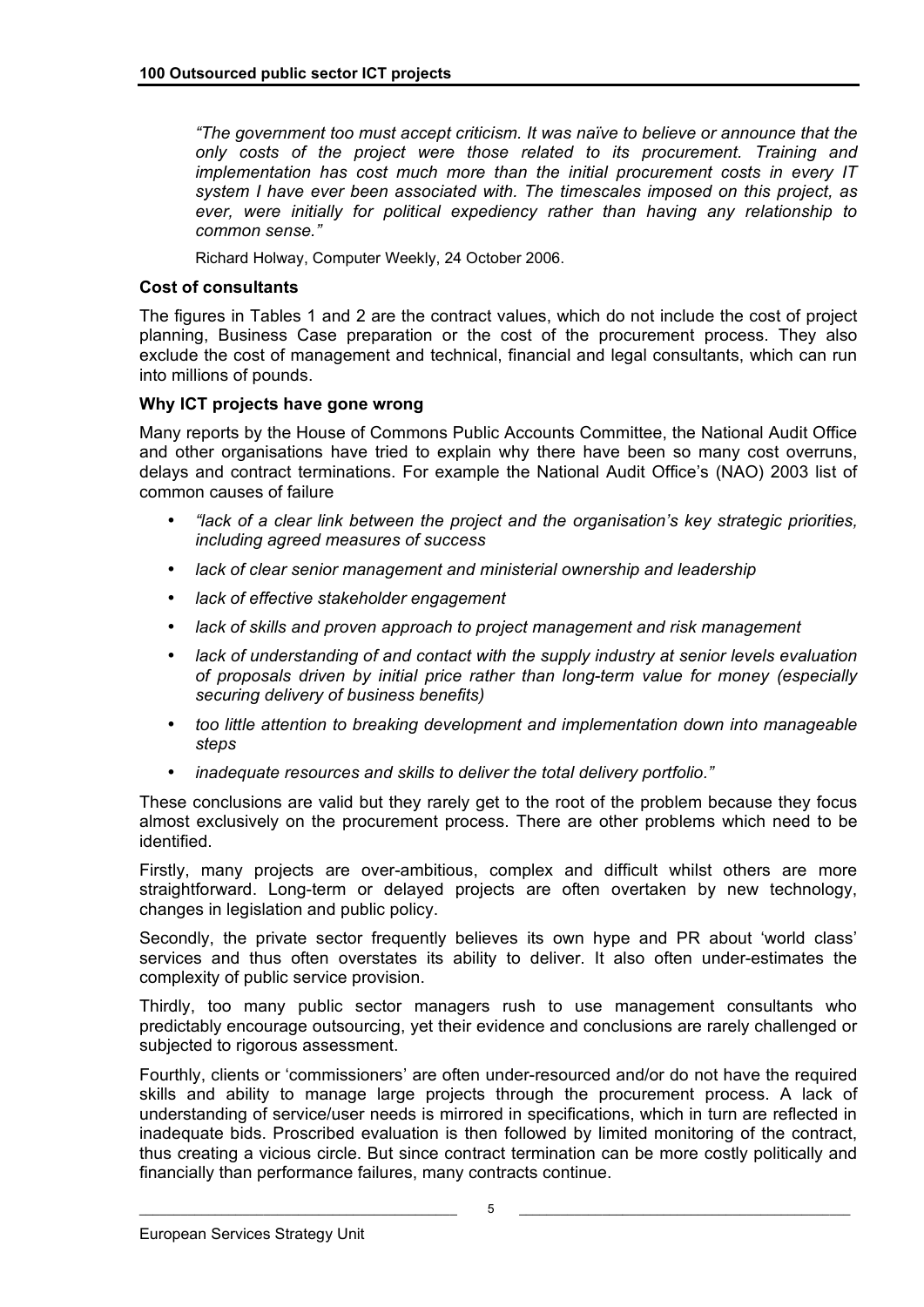Fifthly, the procurement process is a high-risk strategy, heavily influenced by market forces in respect to who bids, the level of competition and private sector strategies to increase market share. Inadequate bids or loss leaders may result in tight margins and cost reduction strategies.

Sixthly, some projects are driven by the application of the latest information and communications technology to meet 'customer demand' for seamless one stop contact centres combined with pressure to achieve substantial savings. However, a more incremental approach may be more desirable, effective and economical.

Finally, the option of in-house delivery combined with best-in-class external support is often not given adequate consideration.

#### **PFI stopped for ICT**

The government announced in July 2003 that the Private Finance Initiative (PFI) would no longer be used for IT projects. The Treasury found that the majority of more successful PFI ICT projects were those where the public sector had renegotiated terms after the contract was signed, moving away from the PFI model. It concluded *"that PFI may not be the appropriate procurement route for IT, because:* 

- *"It is difficult to codify long-term IT requirements into an effective contract, because technology changes rapidly and IT is closely linked to business operational needs.*
- *As IT is highly integrated into other business systems, it is hard to define areas of responsibility between the client and supplier, and so transfer risk effectively.*
- *It is difficult to substitute suppliers if a contractor fails to meet its obligations. So when an adequate service is not delivered, departments are often at a disadvantage in negotiating with their existing vendors. The Treasury argued that this problem has not occurred in most non-IT PFI projects.*
- *Most non-IT PFI projects involve third-party finance, but this is rare in IT PFI, removing a source of scrutiny so making it more difficult to ensure risks are allocated effectively; and making it hard for small companies to bid for projects, so weakening competition.*
- *The costs of delivering IT projects are dominated by the annual running costs rather than upfront costs of assets.*
- *The life of PFI IT contracts is relatively short (typically 10 years) compared to other sectors. Even during this period, the contractor has to replace the assets - for example, desktop PCs are generally replaced more than once every ten years. "*

(PFI: meeting the investment challenge, HM Treasury, July 2003)

#### **The ICT companies**

Table 3 identifies the main ICT companies with the contract cost overruns, delays and terminations.

- EDS 13 contracts
- Liberata 8 contracts
- Fujitsu and IBM 6 contracts each
- Accenture, Atos Origin, Capita, ITNET (now Serco) and Siemens 5 contracts each
- $BT 4$  contracts

It is not possible to provide an analysis of total cost overruns and delays for each company because a consortium of companies usually delivers the larger contracts and it is difficult to apportion responsibility in sufficient detail.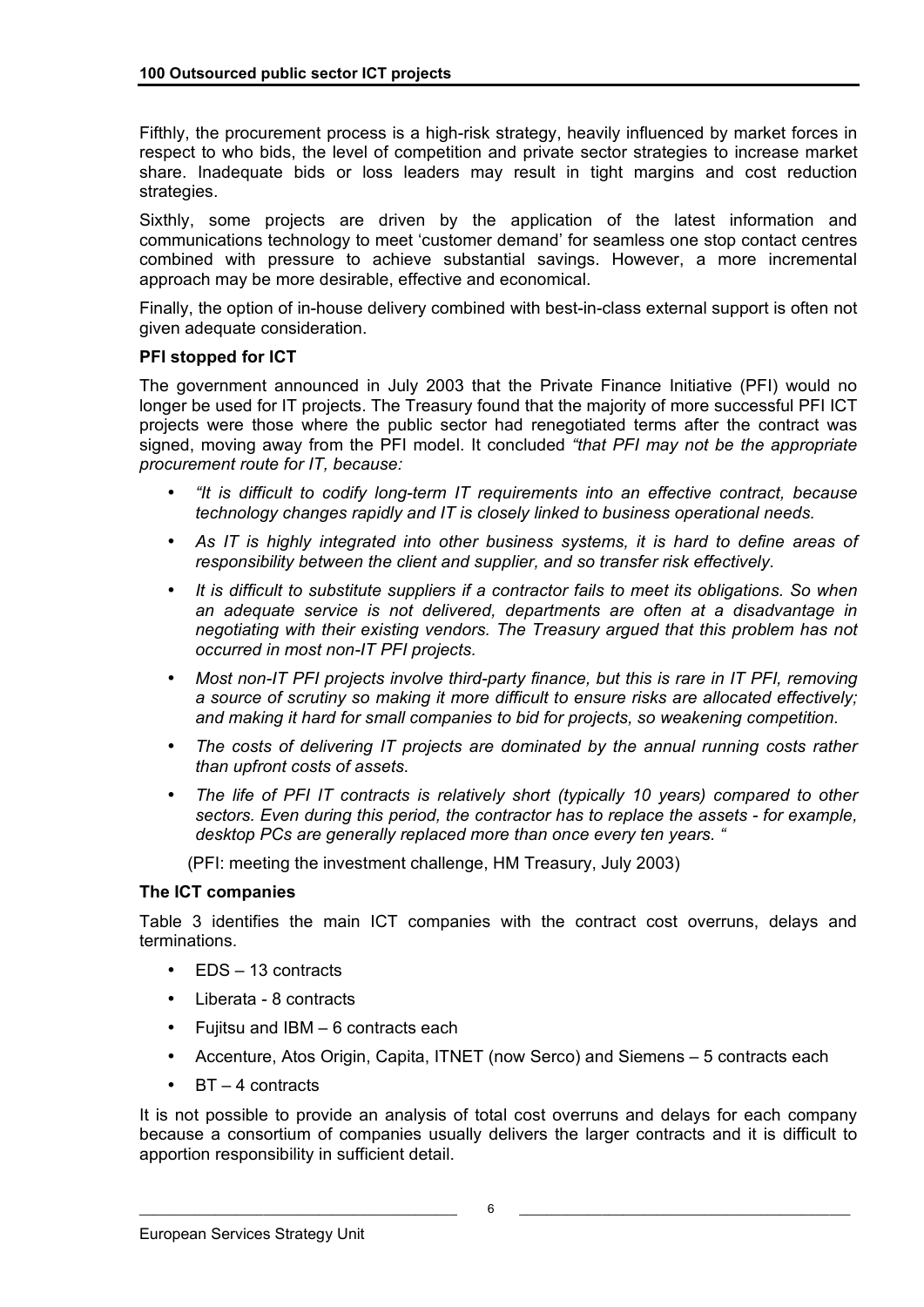| Company                                      | <b>Reference Number of Project</b>               |
|----------------------------------------------|--------------------------------------------------|
| Accenture                                    | 13, 15, 19, 23, 66                               |
| Amey                                         | 83                                               |
| Atos Origin                                  | 11, 49, 50, 52, 67                               |
| <b>BAE Systems</b>                           | 22                                               |
| <b>BT</b>                                    | 9, 10, 14, 59                                    |
| Bull (now Steria)                            | 56,79                                            |
| <b>Cable and Wireless</b>                    | 6,                                               |
| CapGemini                                    | 37, 101                                          |
| Capita                                       | 28, 47, 85, 89, 96                               |
| Compaq                                       | 27, 39                                           |
| <b>Computer Science Corporation</b>          | 16,                                              |
| Deloitte Touche                              | 94                                               |
| <b>EDS</b>                                   | 4, 7, 12, 20, 43, 48, 65, 71, 73, 78, 92, 93, 95 |
| Fujitsu                                      | 2, 17, 34, 46, 51, 81                            |
| <b>General Dynamics</b>                      | 44                                               |
| HBS Business Services (Mouchel Parkman)      | 82                                               |
| <b>Hewlett Packard</b>                       | 36                                               |
| <b>IBM</b>                                   | 1, 40, 51, 61, 73, 77                            |
| ICL (now Fujitsu)                            | 30                                               |
| Integris (now Steria)                        | 42                                               |
| I-Soft                                       | 13, 16                                           |
| <b>ITNET</b> (now Serco Solutions)           | 26, 86, 88, 102, 105                             |
| Liberata (previously CSL)                    | 21, 84, 90, 91, 97, 98, 99, 100                  |
| LogicaCMG                                    | 24, 31, 38                                       |
| <b>McDonnell Douglas Information Systems</b> | 29                                               |
| SchlumbergerSema (now Atos Origin)           | 64                                               |
| Siemens                                      | 6, 8, 25, 35, 74                                 |
| <b>Steria</b>                                | 33,76                                            |
| Unisys                                       | 41                                               |
| <b>WS Atkins</b>                             | 87                                               |

#### Table 3: **Analysis of cost overruns, delays and terminations by outsourcing companies**

Source: European Services Strategy Unit, 2007

Despite the many problems with public sector ICT contracts, profit levels of private contractors remain relatively high. The National Audit Office analysis identified double figure profit levels for most public sector ICT contracts – see Table 4.

#### Table 4: **Profit levels in public sector IT contracts**

| <b>Project</b>                                           | <b>Contractor</b> | <b>Profit margin</b>                                        |
|----------------------------------------------------------|-------------------|-------------------------------------------------------------|
| <b>ASPIRE (HM Treasury)</b>                              | Capgemini         | 12.3%                                                       |
| EAGLE (HM Treasury - previous<br>contract)               | <b>EDS</b>        | 13.5% - 26.5%                                               |
| PFI contract with former HM<br><b>Customs and Excise</b> | Fujitsu           | 12.97%                                                      |
| PFI hospitals (Department of<br>Health)                  | Various           | 18% - 23% initially<br>12% - 17% on more recent<br>projects |
| NHS National Programme for IT<br>(Connecting for Health) | Various           | 7% - 19% target                                             |
| PFI various schemes                                      | Various           | 10% - 13.5%                                                 |

Source: NAO 2006.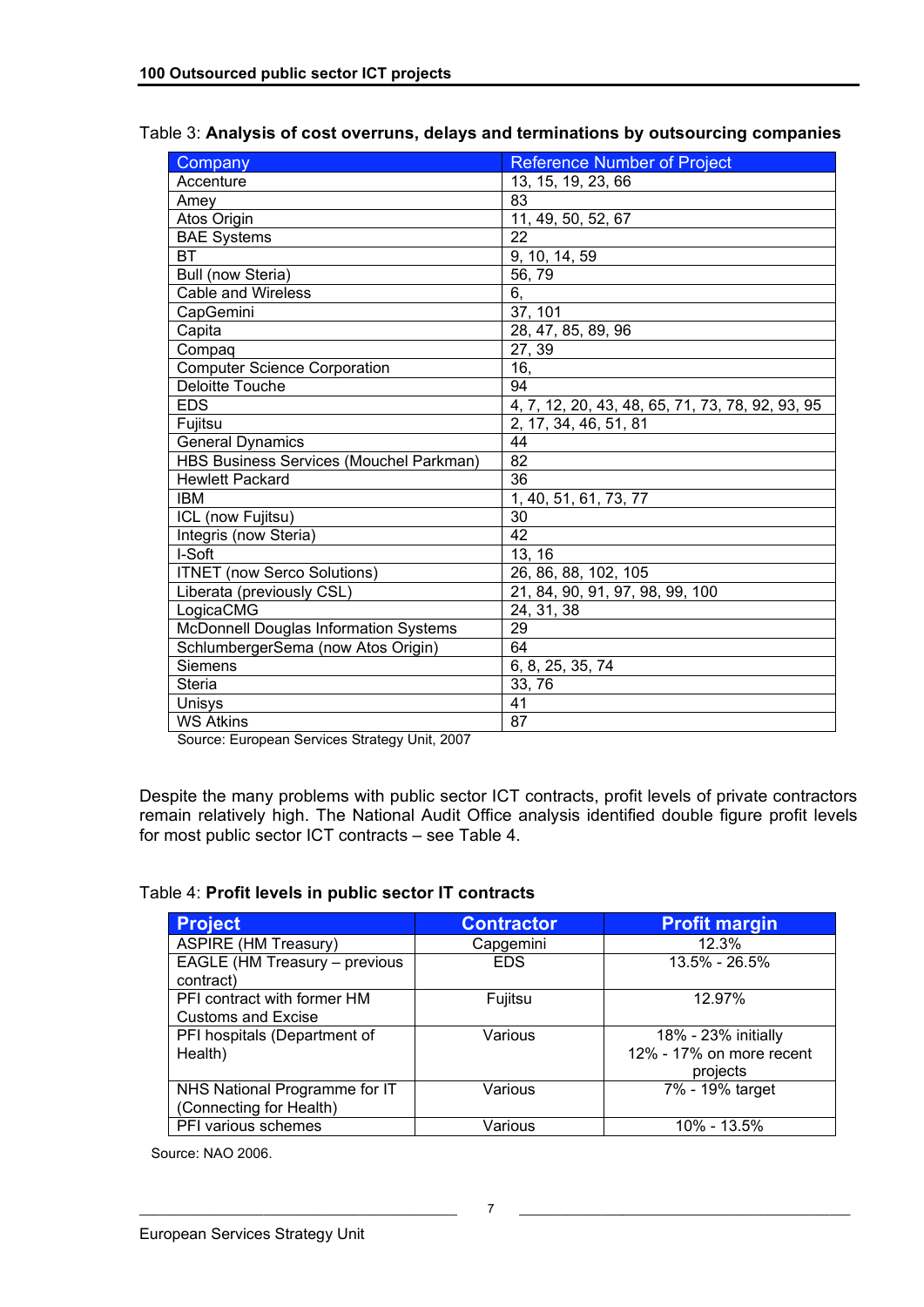#### **Private contractors have a degree of protection**

The name of a contractor with a public sector contract should be a matter of public interest. However, it is often difficult to identify for a variety of reasons. Private contractors are in fact 'protected' because of a reluctance by government departments and agencies to name them in providing contract details.

Firstly, Audit Commission inspection reports rarely name private contractors and focus on the local authority or public body's client responsibilities. This affords a degree of protection from criticism (or praise) in the assessment of contract performance.

Secondly, Written Answers to Parliamentary Questions provide only the information requested. Ministers provide information about public sector contracts but will not name the contractor unless specifically required to do so.

Thirdly, there is often a degree of collusion between client and contractor because neither want adverse publicity about service or contract performance because it can have political and commercial consequences.

Finally, the NAO and Written Answers usually provide information about the current contractor but will not identify where there have been changes in contractor because of termination or withdrawal. For example the list of NHS Connecting for Health contracts excludes the fact that EDS was sacked from a £90m email contract after just two years in 2004 and list only the current contractor, Cable and Wireless (from July 2004).

There is little rationale for such omissions. The reasons lie partly in legal conservatism because managers and lawyers are afraid that private contractors will threaten legal action if they are too critical. This approach is also rooted in neoliberal ideology which deems that criticism of business interests must be tempered because the state is increasingly dependent on the private sector to deliver public services.

#### **Earlier ICT project cost overruns, delays and terminations**

A House of Commons Public Accounts Committee investigation of the delivery of government ICT projects in November 1999 identified many with cost overruns, delays and terminations www.publications.parliament.uk/pa/cm199900/cmselect/cmpubacc/65/6505.htm

It included the following reports by the Public Accounts Committee and the National Audit Office:

Public Accounts Committee

46<sup>th</sup> Report 1997-98 The National Insurance Recording System

22<sup>nd</sup> Report 1998-99 The National Insurance Recording System

25<sup>th</sup> Report 1998-99 Ministry of Agriculture, Fisheries and Food: Arable Area Payments Scheme.

62<sup>nd</sup> Report 1997-98 The Purchase of the Read Codes and the Management of the NHS Centre for Coding and Classification.

58<sup>th</sup> report 1997-98 Benefits Agency: Jobseekers Allowance.

52<sup>nd</sup> Report Intervention Board Executive Agency: Integrated Accounts project.

33<sup>rd</sup> Report 1997-98 Crown Prosecution Service.

7<sup>th</sup> Report 1996-97 The Hospital Information Support Systems Initiative.

7<sup>th</sup> Report 1993-94 Department of Education and Employment: Computer systems for training and enterprise councils.

63rd Report 1992-93 Wessex Regional Health Authority: Regional Information Systems Plan.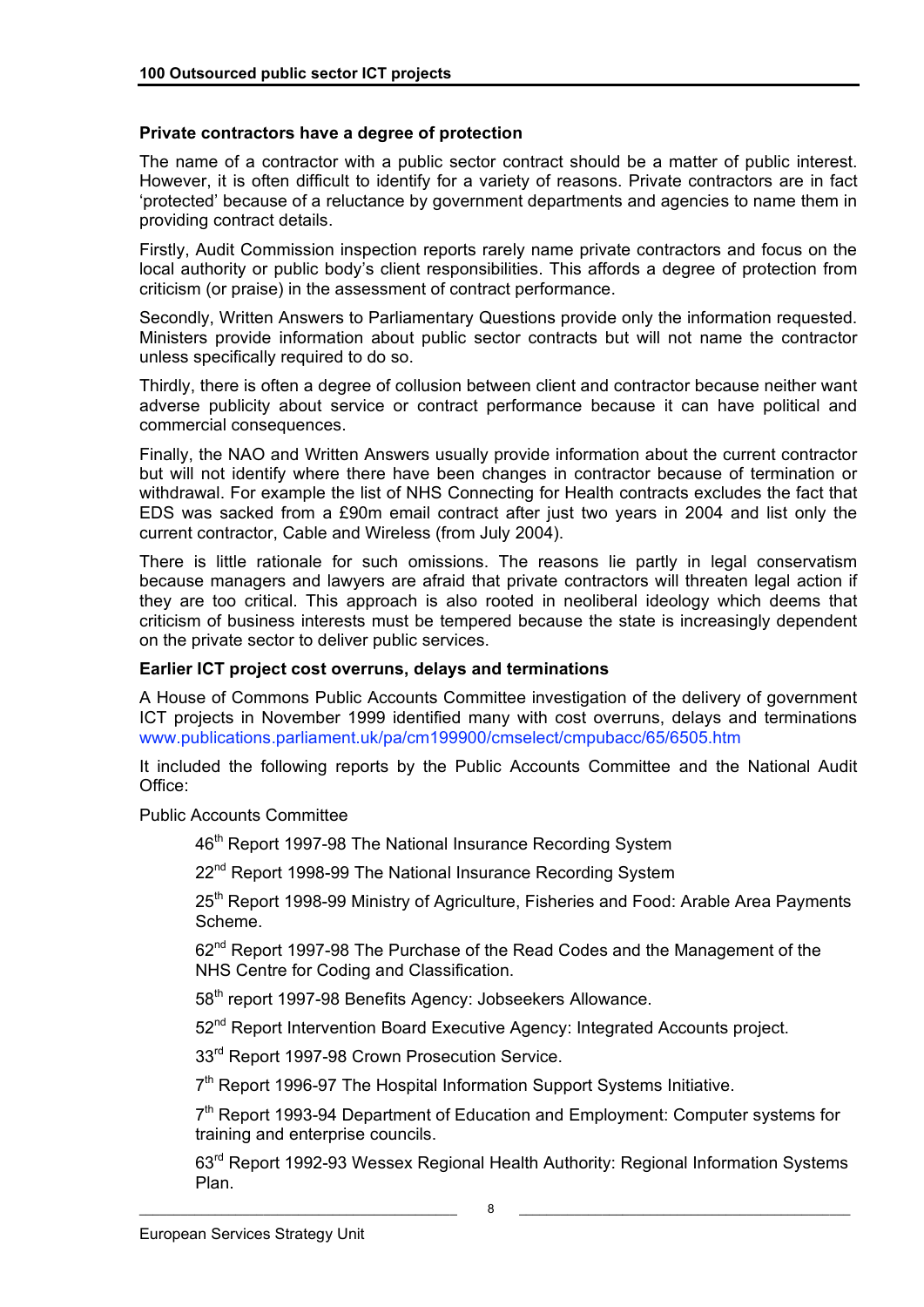National Audit Office

HC 812 1998-99 The United Kingdom Passport Agency

HC 277 1998-99 The Immigration and Nationality Directorate Casework Programme

HC 371 1998-99 The 1992 and 1998 Information Management and Technology Strategies of the NHS Executive.

HC 155 1998-99 Council for the Central Laboratory of the Research Councils: Integrated Accounting System.

HC 11 1996-97 Northern Ireland Vehicle System Replacement Project.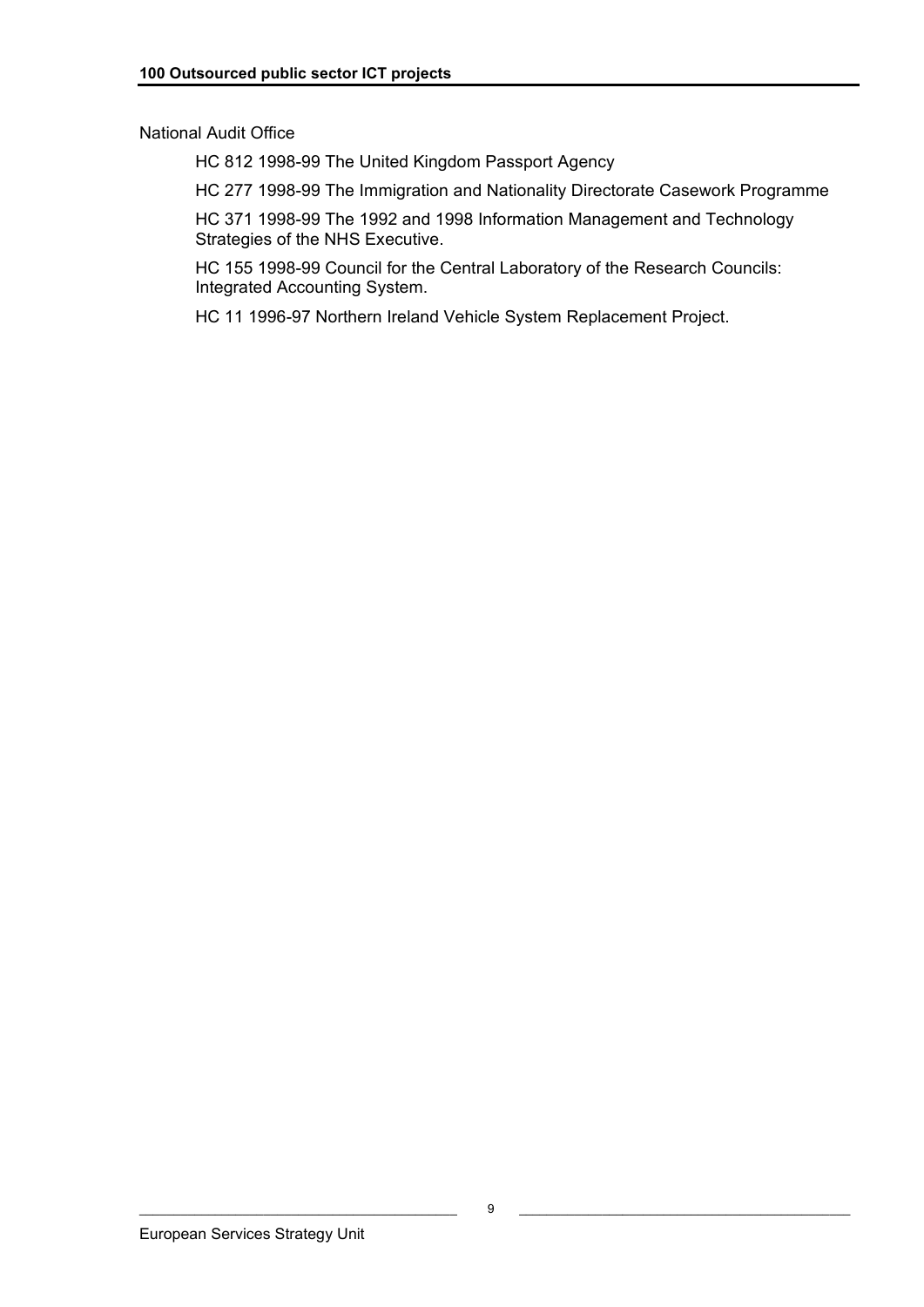## Part 2: **Outsourcing ICT in central government, NHS, public bodies and agencies**

#### Table 5: **Outsourced cost overruns, delays and terminations in central government, NHS, public bodies and agencies**

| No.            | <b>Government</b><br>department, NHS,<br>public body or<br>agency | <b>Contract</b><br><b>Value £m</b> | <b>Contractor</b>        | <b>Contract terminations, problems, cost</b><br>increases and delays                                                                                                                                                                                                                                                                                                                                                                                                                                    |
|----------------|-------------------------------------------------------------------|------------------------------------|--------------------------|---------------------------------------------------------------------------------------------------------------------------------------------------------------------------------------------------------------------------------------------------------------------------------------------------------------------------------------------------------------------------------------------------------------------------------------------------------------------------------------------------------|
| $\mathbf{1}$   | Department of Work<br>and Pensions                                | 141                                | IBM, Seibel<br>and Curam | <b>Benefits Processing Replacement</b><br>Programme to streamline benefits processing<br>cancelled August 2006 after 3 years but never<br>put into use despite being based on<br>commercial off-the-shelf products. £153.2m<br>spent (a 8.6% increase)                                                                                                                                                                                                                                                  |
| $\overline{2}$ | Department of<br><b>Constitutional Affairs</b>                    | 184                                | Fujitsu<br><b>STL</b>    | LIBRA information system now over three<br>times original cost at £487m (August 2006).<br>ICL only bidder and increased price 25% in<br>preferred bidder stage in 1998 (PPP/PFI<br>contract). ICL financial difficulties so provide<br>only infrastructure and separate software<br>contract with STL. Long delays. Transition<br>project launched October 2006 to "manage<br>transfer of ARAMIS, LOCCS and LIBRA IT<br>contracts to new provider." Causing delays<br>and problems in collecting fines. |
| 3              | <b>Crown Prosecution</b><br>Service                               | 240                                | LogicaCMG                | COMPASS PPP/PFI contract signed 2001 but<br>estimated outturn cost is now £408m (70%<br>increase) due to "improved service levels' and<br>extended to more staff.                                                                                                                                                                                                                                                                                                                                       |
| $\overline{4}$ | <b>Crown Prosecution</b><br>Service                               | 9.7                                | N/a                      | Finance and accounting record management<br>system (FARMS). Cost estimated at £10.2m<br>(up 5%).                                                                                                                                                                                                                                                                                                                                                                                                        |
| 5              | Child Support<br>Agency                                           | 427                                | <b>EDS</b>               | New IT system 'performed no better than its<br>predecessor' (2006), systemic problems, over<br>40 internal audit reviews, CSA spent £91m on<br>external advice, soaring costs. Viability and<br>security of national system questioned - other<br>countries developing local/regional systems.<br>£50m over budget and CSA failed to collect<br>£200m.                                                                                                                                                  |
| 6              | Passport Agency                                                   | 120                                | <b>Siemens</b>           | Long delays and failures in 1999 cost Agency<br>£13m. Agency had to employ additional staff.<br>Electronic passport application system, EPA2,<br>delayed since late 2004 but system failure<br>when started may 2006, now indefinite delay.                                                                                                                                                                                                                                                             |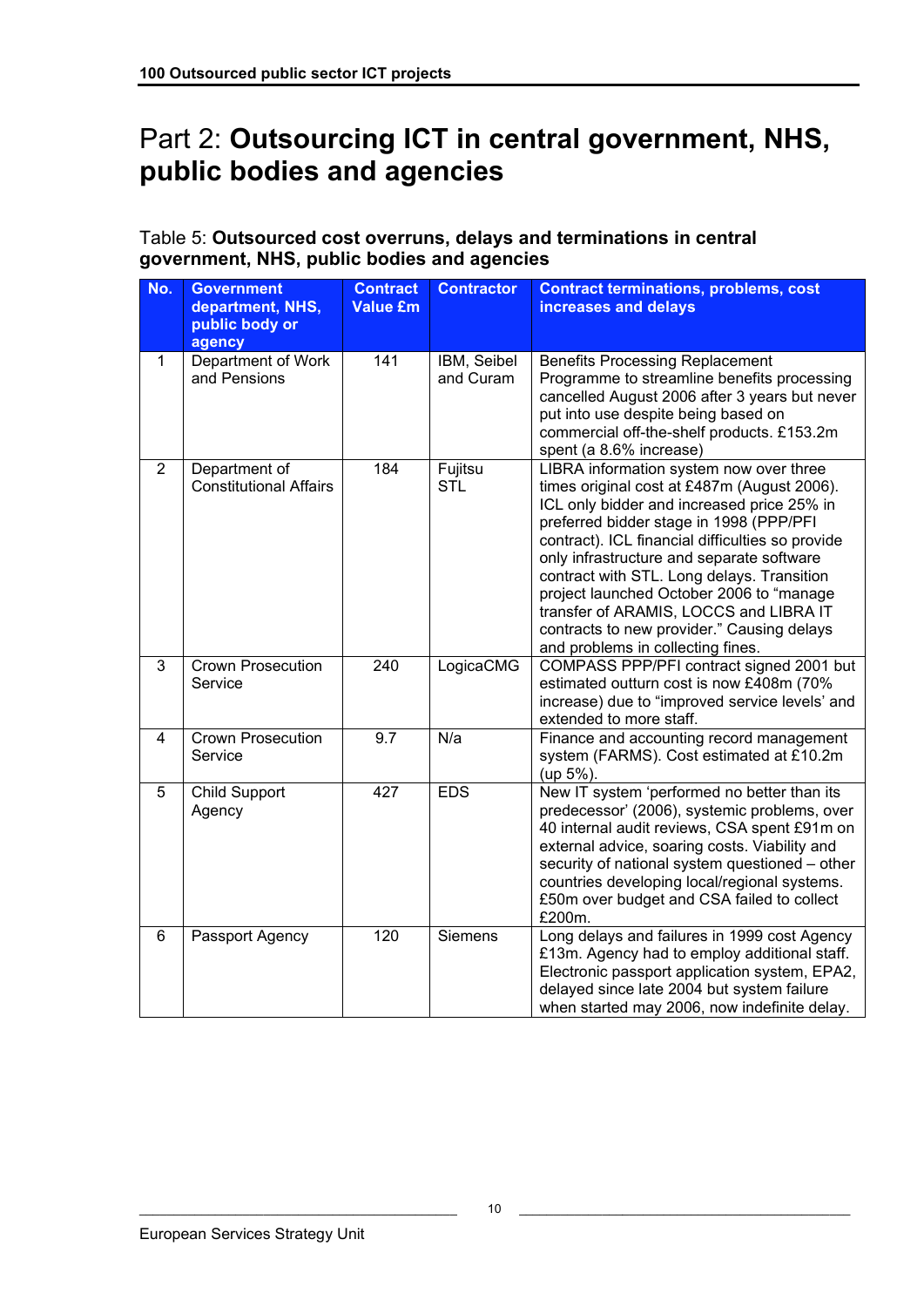| No.            | <b>Government</b><br>department, NHS,<br>public body or<br>agency | <b>Contract</b><br><b>Value £m</b> | <b>Contractor</b>      | <b>Contract terminations, problems, cost</b><br>increases and delays                                                                                                                                                                                                                                                                                                                                                                                                                                                                                                                                                                          |
|----------------|-------------------------------------------------------------------|------------------------------------|------------------------|-----------------------------------------------------------------------------------------------------------------------------------------------------------------------------------------------------------------------------------------------------------------------------------------------------------------------------------------------------------------------------------------------------------------------------------------------------------------------------------------------------------------------------------------------------------------------------------------------------------------------------------------------|
| $\overline{7}$ | <b>Inland Revenue</b>                                             | 1,033                              | <b>EDS</b>             | Costs soared from £1,033m to £2,426m, a<br>135% increase between 1994-2000. The<br>increased costs were due to new work and<br>projects (£533m), capital expenditure<br>(£409m) and post contract verification<br>adjustment (£203m). EDS designed new IT<br>system for New Tax Credits but £174m<br>overpayment to 540,000 of 1.8m overpaid<br>and 10%-14% errors by value. £37m written<br>off in 2003/04 and similar in 2004/05. EDS<br>lost departmental contract to CapGemini in<br>2004. Dept paid £71.25m compensation for<br>"unsatisfactory system performance" in Nov<br>2005 based on EDS winning further<br>government contracts! |
| 8              | <b>National Savings</b>                                           | 635                                | <b>Siemens</b>         | Delays and did not reduce staff numbers in<br>line with original plan. Offshored 200 jobs to<br>India in 2004, wants to increase to 440 in late<br>2006.                                                                                                                                                                                                                                                                                                                                                                                                                                                                                      |
| 9              | NHS Connecting for<br>Health                                      | 530                                | <b>BT</b>              | New National Network (N3) for the NHS, 7-<br>year contract started Feb 2004. Paid extra<br>£69m for broadband N3 connections and<br>£90m for integration.                                                                                                                                                                                                                                                                                                                                                                                                                                                                                     |
| 10             | NHS Connecting for<br>Health                                      | 620                                | BT                     | National Data Spine forming the core of NHS<br>Care Records Service holding summary<br>patients information. 10-year contract started<br>Dec 2003.                                                                                                                                                                                                                                                                                                                                                                                                                                                                                            |
| 11             | NHS Connecting for<br>Health                                      | 64.5                               | Atos Origin            | Choose and Book, 5-year contract started Oct<br>2003. Most of 261,983 bookings of hospital<br>appointments up to April 2006 made by<br>telephone because GPs unable to book<br>online. Extra £80m for additional services.                                                                                                                                                                                                                                                                                                                                                                                                                    |
| 12             | NHS Connecting for<br>Health                                      | 90                                 | <b>EDS</b>             | Email and national directory service for all<br>NHS organisations, 10-year contract started<br>2002 but EDS contract terminated March<br>2004 because of delays, poor functionality<br>and service capacity. Cable and Wireless<br>awarded 9-year contract from July 2004. EDS<br>received £9m compensation.                                                                                                                                                                                                                                                                                                                                  |
| 13             | NHS Connecting for<br>Health                                      | 1,099                              | Accenture<br>and iSOFT | Local Service Provider - North East. 10-year<br>contract started Dec 2003. Accenture quits<br>contract in Sept 2006 which is taken over by<br>Computer Services Corporation at original<br>contract price. Accenture received £173m and<br>repays £63m in compensation to NHS. P1R2<br>release 12 months late.                                                                                                                                                                                                                                                                                                                                |
| 14             | NHS Connecting for<br>Health                                      | 996                                | BT and IDX             | Local Service Provider - London. 10-year<br>contract started Dec 2003. GE Healthcare<br>acquired IDX in January 2006, replaced by<br>Cerner, because it failed to deliver systems<br>on time. Patient Administration System 14<br>months late.                                                                                                                                                                                                                                                                                                                                                                                                |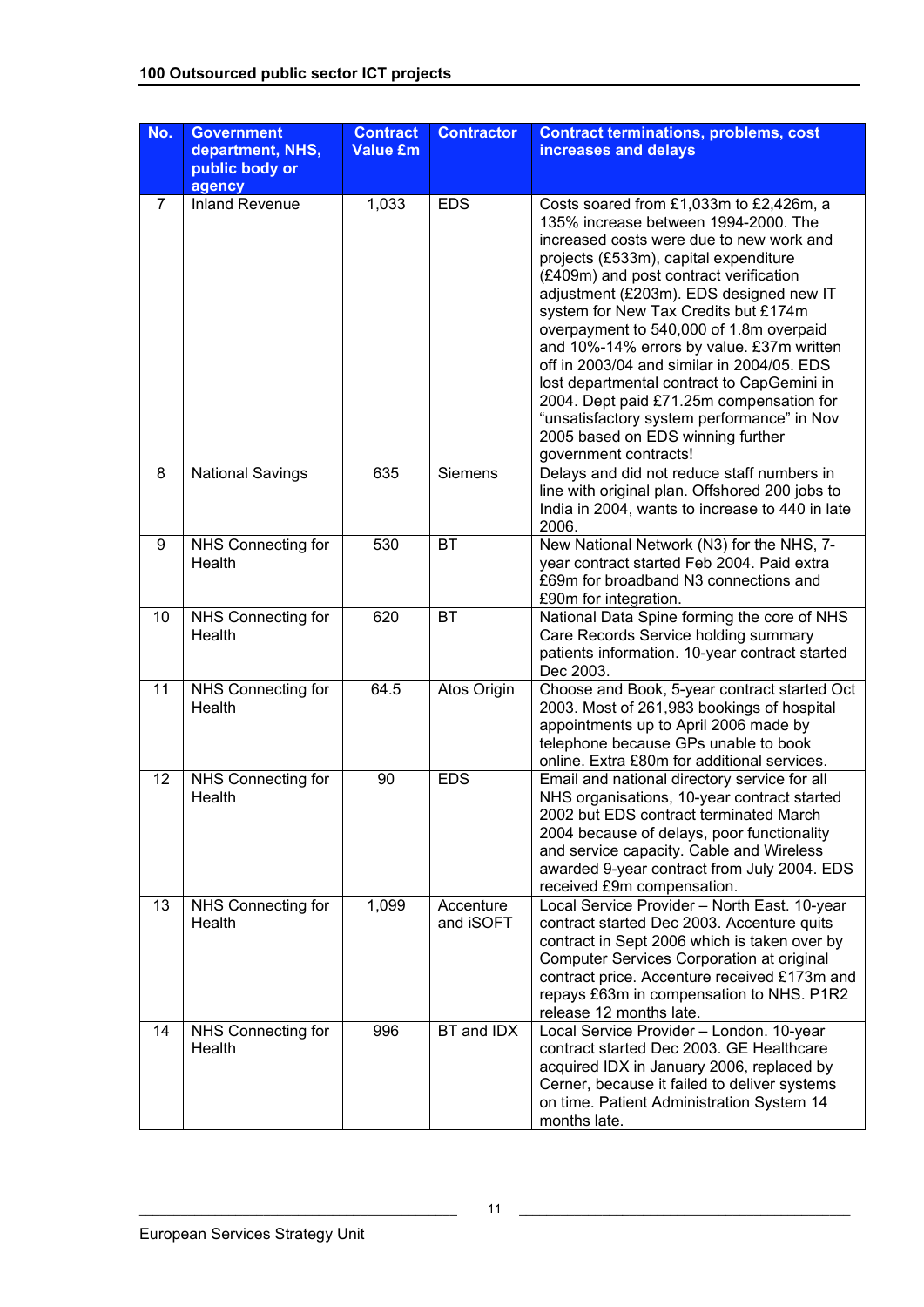| No. | <b>Government</b><br>department, NHS,<br>public body or<br>agency | <b>Contract</b><br><b>Value £m</b> | <b>Contractor</b>                                | <b>Contract terminations, problems, cost</b><br>increases and delays                                                                                                                                                                                                                                                                                    |
|-----|-------------------------------------------------------------------|------------------------------------|--------------------------------------------------|---------------------------------------------------------------------------------------------------------------------------------------------------------------------------------------------------------------------------------------------------------------------------------------------------------------------------------------------------------|
| 15  | NHS Connecting for<br>Health                                      | 934                                | Accenture<br>and iSOFT                           | Local Service Provider - Eastern and East<br>Midlands. 10-year contract started Dec 2003.<br>P1R2 over a year late. Accenture quits<br>contract in Sept 2006 which is taken over by<br>Computer Services Corporation at original<br>contract price. Accenture received £173m and<br>repays £63m in compensation to NHS.                                 |
| 16  | NHS Connecting for<br>Health                                      | 973                                | Computer<br>Services<br>Corporation<br>and iSOFT | Local Service Provider - North West and<br>West Midlands. 10-year contract started Dec<br>2003. Delays in hospitals getting new<br>systems by October 2006.                                                                                                                                                                                             |
| 17  | NHS Connecting for<br>Health                                      | 996                                | Fujitsu and<br><b>IDX</b>                        | Local Service Provider - Southern. 10-year<br>contract started January 2004. Fujitsu 'lost<br>confidence' in IDX who were replaced by<br>Cerner in April 2005. Fujitsu 18 months<br>behind schedule. Promised system running in<br>17 acute trusts, 36 community trusts and 8<br>mental health trusts by April 2006 but only<br>managed 1 installation. |
| 18  | Edinburgh Royal<br>Infirmary                                      | 30                                 | McKesson<br><b>HBOC</b>                          | Project to develop Hospital Information<br>System as part of PFI project. Terminated<br>after 5 years in 2004 with no payments being<br>made to contractor.                                                                                                                                                                                             |
| 19  | National Insurance                                                | 134                                | Accenture                                        | 9-year PFI contract started 1995 for new<br>national Insurance recording system - NIRS2,<br>renegotiated 1996, extended 2000 re new<br>legislation. 172,000 cases of underpayment of<br>pensions which required over £43m in<br>compensation payments and delays.<br>Accenture profit margin 26% and 54% in<br>1999/2000 and 2000/01 respectively.      |
| 20  | <b>Lord Chancellors</b><br>Department and<br><b>Court Service</b> | 25                                 | <b>EDS</b>                                       | LOCCS - various court based IT systems,<br>original completion October 1996 rescheduled<br>to Sept 2003. Cost increased to £107m,<br>(328% increase) but included 'additional<br>services'. Transition project launched October<br>2006 to "manage transfer of ARAMIS,<br>LOCCS and LIBRA IT contracts to new<br>provider."                             |
| 21  | Lord Chancellors<br>Department and<br><b>Court Service</b>        | 130                                | Liberata                                         | PPP/PFI project - £50m cost increase (up<br>38%) and delays in ARAMIS resource<br>accounting project. Transition project<br>launched October 2006 to "manage transfer<br>of ARAMIS, LOCCS and LIBRA IT contracts<br>to new provider."                                                                                                                   |
| 22  | Ministry of Defence                                               | 2,570                              | <b>BAE</b><br>Systems                            | Renegotiated submarine contract in 2003<br>increasing cost by £1bn - delays and failure<br>of computer aided design                                                                                                                                                                                                                                     |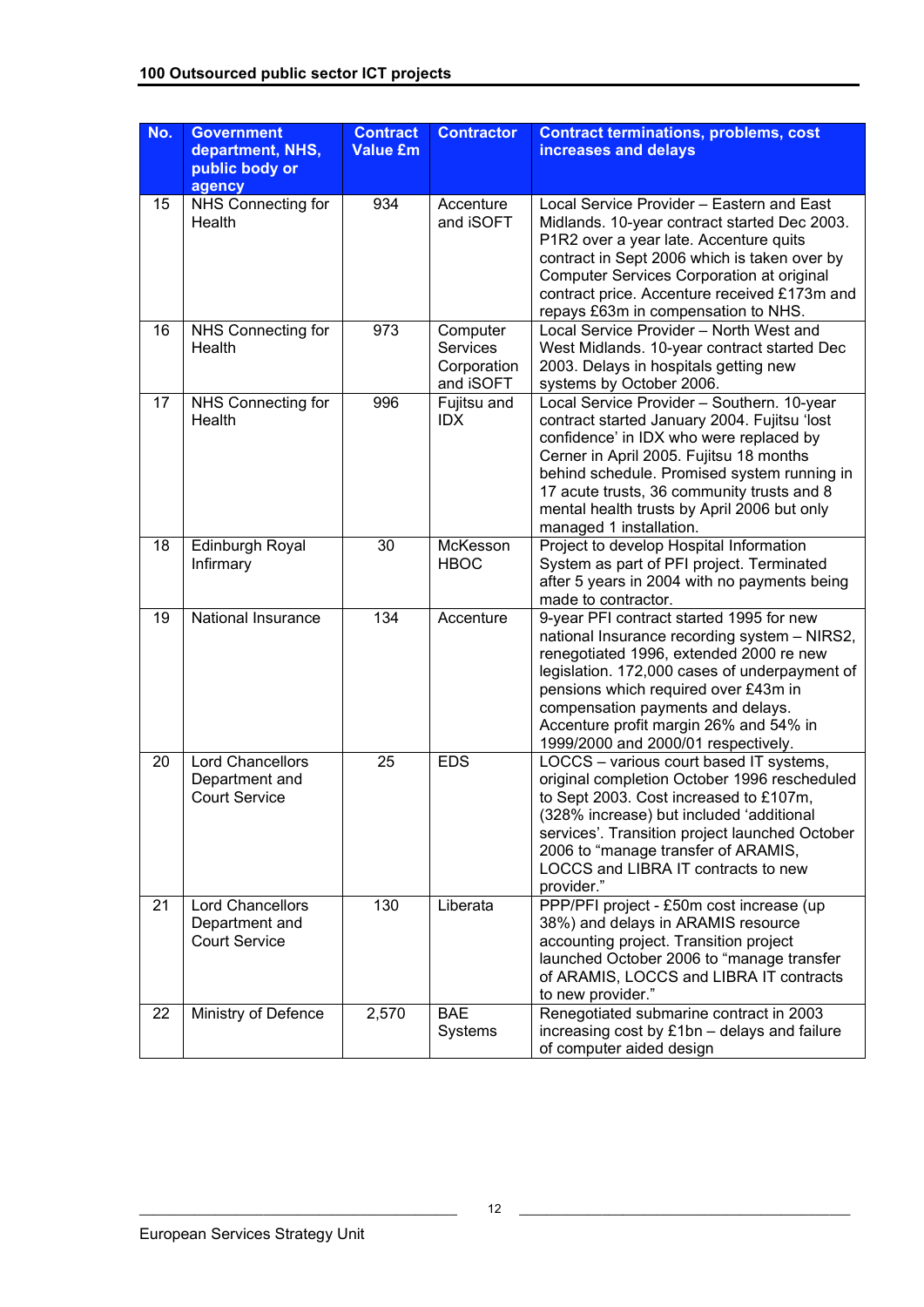| No. | <b>Government</b><br>department, NHS,<br>public body or<br>agency | <b>Contract</b><br><b>Value £m</b> | <b>Contractor</b>                              | <b>Contract terminations, problems, cost</b><br>increases and delays                                                                                                                                                                                                                                                                                                                                              |
|-----|-------------------------------------------------------------------|------------------------------------|------------------------------------------------|-------------------------------------------------------------------------------------------------------------------------------------------------------------------------------------------------------------------------------------------------------------------------------------------------------------------------------------------------------------------------------------------------------------------|
| 23  | Department for the<br>Environment, Food<br>and Rural Affairs      | 34.1                               | Accenture                                      | Cost increase to £71.5m (110%) by June<br>2007. Dispute over delays of Single Payment<br>Scheme to farmers by Rural Payments<br>Agency (2006). Cost increases 'largely' due to<br>changes in scope. Each of 6 separate IT<br>component releases were late by up to a<br>year. Contract started Jan 2003 but<br>renegotiated later same year. "Performance<br>fell short of expectations in early stages"<br>(NAO) |
| 24  | Department for the<br>Environment, Food<br>and Rural Affairs      | 16.1                               | LogicaCMG                                      | Cost increased to £18.4m (+14%) by June<br>2007.                                                                                                                                                                                                                                                                                                                                                                  |
| 25  | Department for<br>Transport                                       | 230                                | <b>Siemens</b>                                 | 10 year PPP/PFI contract started 2000 for<br>vehicle testing. MOT Computerisation<br>contract renegotiated in April and July 2005 -<br>increased support by contractor and greater<br>control over performance by Vehicle and<br>Operator Services Agency. Repeated delays,<br>system crash 2006.                                                                                                                 |
| 26  | <b>Cabinet Office</b>                                             | 83                                 | <b>ITNET</b>                                   | Contract started 2003 for data centre and<br>hosting management service - terminated<br>2004 after just £5m expenditure. "none of<br>servicesdelivered or accepted and the<br>project is several months behind schedule<br>and was forecast to be considerably over<br>budget if continued."                                                                                                                      |
| 27  | <b>Cabinet Office</b>                                             | 6.7                                | Compaq                                         | Consultancy and IT asset purchases for<br>Government Gateway terminated in 2000<br>after £5.6m expenditure.                                                                                                                                                                                                                                                                                                       |
| 28  | Department for<br><b>Education and Skills</b>                     | 269                                | Capita                                         | Individual Learning Account project started<br>2000, closed November 2001 after major<br>security/fraud issues and £70m overspend<br>(26% increase).                                                                                                                                                                                                                                                              |
| 29  | Northern Ireland<br><b>Civil Service</b>                          | 3.3                                | McDonnell<br>Douglas<br>Information<br>Systems | After 9 years of problems and delays caused<br>by deficiencies in software and contractual<br>issues contract was terminated in May 2001.<br>Unrealised savings were £6.1m                                                                                                                                                                                                                                        |
| 30  | Department of<br>Social Security and<br>Post Office<br>Counters   | 1,000                              | <b>ICL</b>                                     | Benefit Payment Card cancelled after delays<br>and technical problems and contractor's<br>demand for increased prices (2000).                                                                                                                                                                                                                                                                                     |
| 31  | Department for<br>International<br>Development                    | 9                                  | LogicaCMG                                      | <b>Quest Electronic Document and Records</b><br>Management system signed March 2004,<br>cost increases to £11.7m (up 30% by 2007)<br>and 15-month delay in delivery.                                                                                                                                                                                                                                              |
| 32  | Department for<br>International<br>Development                    | 11                                 | n/a                                            | Aries Finance, Procurement and Reporting<br>System, cost increase to £13.5m (+23% by<br>2007).                                                                                                                                                                                                                                                                                                                    |
| 33  | Home Office                                                       | 84.8                               | <b>Steria</b>                                  | NPD STEPS project cost increased to £95m<br>(12% increase)                                                                                                                                                                                                                                                                                                                                                        |
| 34  | Home Office                                                       | 17.5                               | Fujitsu                                        | CIS exchange and hosting contract increased<br>to £26m (up 49%) to date.                                                                                                                                                                                                                                                                                                                                          |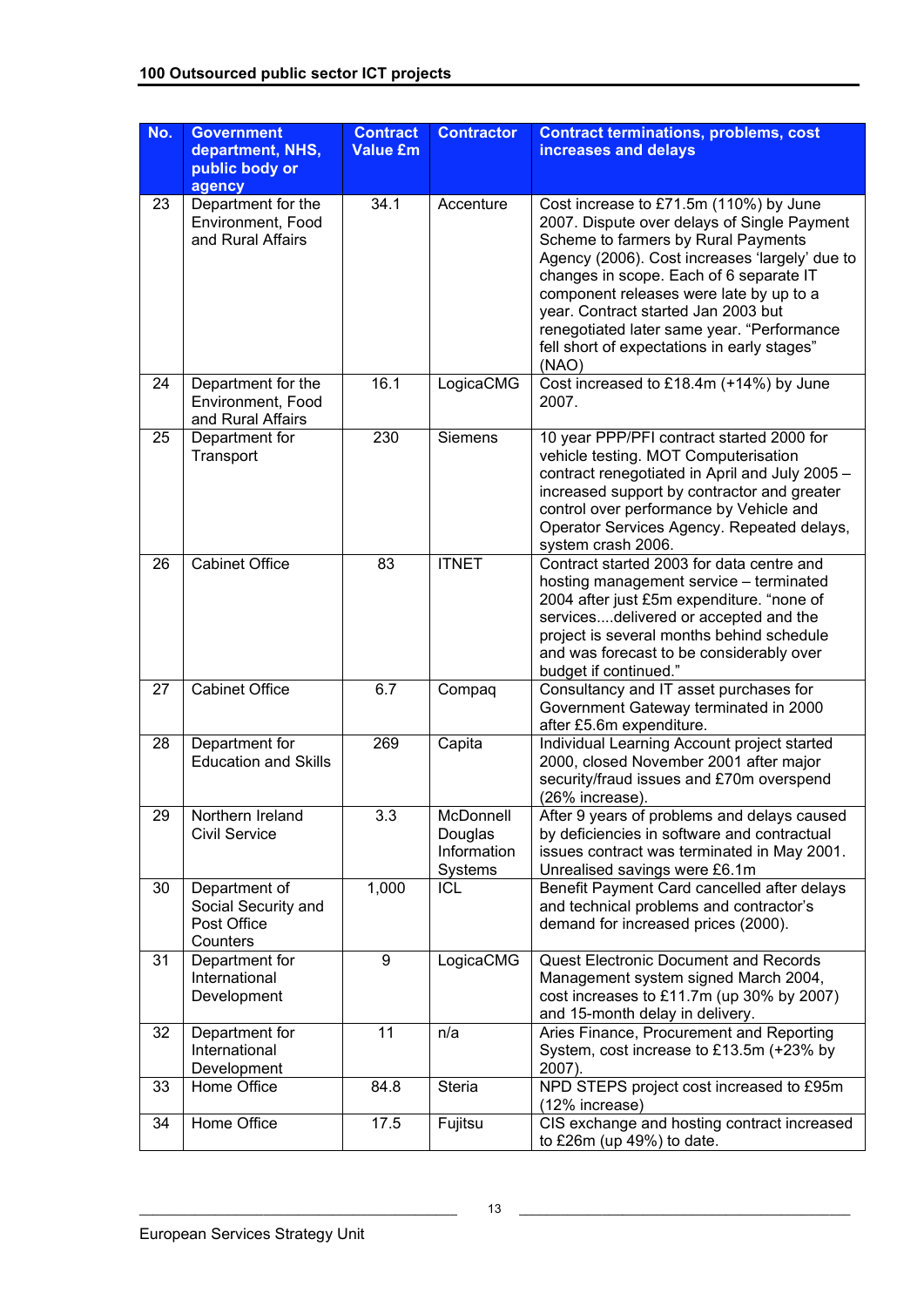| No. | <b>Government</b><br>department, NHS,<br>public body or<br>agency | <b>Contract</b><br><b>Value £m</b> | <b>Contractor</b>                 | <b>Contract terminations, problems, cost</b><br>increases and delays                                                                                                                                                      |
|-----|-------------------------------------------------------------------|------------------------------------|-----------------------------------|---------------------------------------------------------------------------------------------------------------------------------------------------------------------------------------------------------------------------|
| 35  | Immigration and<br>Nationality                                    | 100                                | <b>Siemens</b>                    | £120m extra costs and delays. Home Office<br>cancelled final phase and had to employ 600<br>additional staff to deal with backlog of 76,000<br>asylum and 100,000 nationality cases.                                      |
| 36  | Foreign and<br>Commonwealth<br><b>Affairs</b>                     | 183.5                              | <b>Hewlett</b><br>Packard         | Future Firecrest project was in-house but 7-<br>year partnership since 2005 between FCO<br>Services and HP - cost increase to £187.5m<br>(2% increase) in first year.                                                     |
| 37  | Foreign and<br>Commonwealth<br>Affairs                            | 81.9                               | CapGemini<br>and Ernst &<br>Young | Prism project started 2002- cost increase to<br>£99.9m (a 22% increase). Internal review<br>concluded it is 'substantially behind time' and<br>causing 'great dissatisfaction' in embassies.                              |
| 38  | Foreign and<br>Commonwealth<br><b>Affairs</b>                     | 6.5                                | LogicaCMG                         | FCO website internet project - cost increased<br>to £12.2m (a 88% increase)                                                                                                                                               |
| 39  | Foreign and<br>Commonwealth<br><b>Affairs</b>                     | 180                                | Global<br>Crossing                | FCO global telecommunications network, PFI<br>contract started 2000, costs increased to<br>£240m (+33%)                                                                                                                   |
| 40  | Office of the e-<br>Envoy                                         | $\overline{36}$                    | Compaq                            | Questions over technical solution and value<br>for money in 2001, £5m work completed<br>when Office decided to manage the project in-<br>house and delivered on time for £15.6m using<br>various IT firms.                |
| 41  | Solicitor General,<br><b>Serious Fraud Office</b>                 | 15                                 | <b>IBM</b>                        | Started 1998 but two years later project 'no<br>longer appropriate' and terminated. IBM paid<br>£4.8m                                                                                                                     |
| 42  | <b>Solicitor General</b>                                          | 8                                  | Unisys                            | Scope Case Tracking System, 1994-97, cost<br>rose to £10.6m (up 32%)                                                                                                                                                      |
| 43  | <b>Solicitor General</b>                                          | 18                                 | Integris                          | Connect 21-office automation started 2001,<br>cost increased to £23.5m (up 31%) due to<br>electrical work.                                                                                                                |
| 44  | <b>Prison Service</b>                                             | 200                                | <b>EDS</b>                        | IT infrastructure contract started 2000 but<br>renegotiated in 2002                                                                                                                                                       |
| 45  | Ministry of Defence                                               | 2,400                              | General<br>Dynamics               | Bowman Combat Infrastructure Platform will<br>replace the Clansman radio network, project<br>'recast' to include an additional £121m, £51m<br>write-off, £24m training cost plus £204m over<br>25 years. Projects delays. |
| 46  | Home Office                                                       | 167                                | n/a                               | Police information management and sharing,<br>recommendation of Bichard Inquiry following<br>Soham murders, Cost increased to £367m<br>(up 120%) and delayed from 2007 to 2010.                                           |
| 47  | <b>HM Treasury</b><br><b>Customs and Excise</b>                   | 500                                | Fujitsu                           | VAT collection PPP/PFI contract started 2000<br>but costs rose to £929m by 2003 (a 86%<br>increase) due to additional requirements,<br>Business Case benefits reduced from £4bn to<br>£1.2bn in Nov 2003.                 |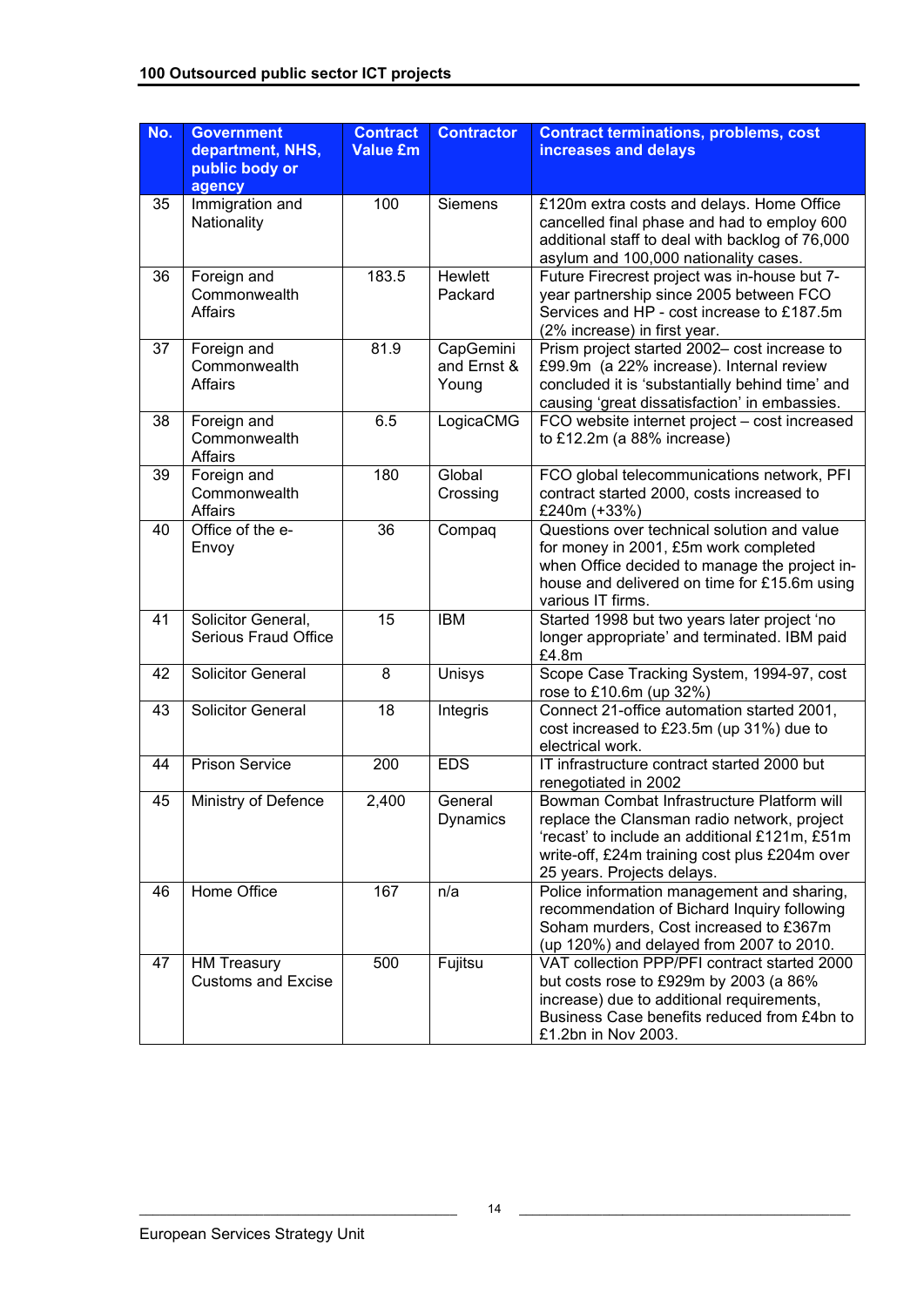| No. | <b>Government</b><br>department, NHS,<br>public body or<br>agency      | <b>Contract</b><br><b>Value £m</b> | <b>Contractor</b>                                  | <b>Contract terminations, problems, cost</b><br>increases and delays                                                                                                                                                                                                                                                                                                                |
|-----|------------------------------------------------------------------------|------------------------------------|----------------------------------------------------|-------------------------------------------------------------------------------------------------------------------------------------------------------------------------------------------------------------------------------------------------------------------------------------------------------------------------------------------------------------------------------------|
| 48  | <b>Criminal Records</b><br><b>Bureau</b>                               | 250                                | Capita                                             | PPP contracted awarded August 2000,<br>renegotiated Dec 2003. Business Plan had<br>£18 fee but £28 for standard and £33 for<br>enhanced disclosure from April 2004. Capita<br>penalized £5.0m for defaults but received<br>£8.4m extra for contract changes 2001-03.<br>Deficit of £98.8m between 2000/01 and<br>2004/05 paid by government. Cost risen to<br>£400m (60% increase). |
| 49  | Department of<br>Transport                                             | 15                                 | Atos Origin                                        | Repeated delays to Transport Direct going<br>live from November 2003 until autumn 2004.                                                                                                                                                                                                                                                                                             |
| 50  | Department of<br>Transport, Vehicle<br>and Operator<br>Services Agency | 8.4                                | Atos Origin                                        | e-test booking system, 2004-2011, cost<br>increase to £12m (a 43% increase) as scope<br>widened.                                                                                                                                                                                                                                                                                    |
| 51  | Department of<br>Transport                                             | $\overline{31}$                    | IBM/Fujitsu                                        | Shared Services programme 2005-11, cost<br>increase to £45m (a 45% increase) further<br>'replanning' in progress.                                                                                                                                                                                                                                                                   |
| 52  | Department of<br>Transport, Vehicle<br>and Operator<br>Services Agency | 9.5                                | Atos Origin                                        | Commercial customer portal, 2004-11, cost<br>increase to £21.7m due to increasing scope<br>(a 128% increase)                                                                                                                                                                                                                                                                        |
| 53  | Department of<br>Transport                                             | 13.2                               | <b>RSA</b><br>Security                             | Smart Tacograph, original completion date<br>May 2002 but now February 2007. cost<br>increase to £14.7m (a 11% increase).                                                                                                                                                                                                                                                           |
| 54  | Department of<br>Transport                                             | 7.9                                | n/a                                                | Mobile Compliance project, original<br>completion date December 2004 but now<br>March 2007, cost increase to £10.4m (a 32%<br>increase).                                                                                                                                                                                                                                            |
| 55  | <b>National Air Traffic</b><br>Services                                | 323                                | Lockheed<br>Martin                                 | New control centre £300m overspend to<br>£623m (a 93% increase) and six years late.                                                                                                                                                                                                                                                                                                 |
| 56  | <b>National Probation</b><br>Service, Home<br>Office                   | 70                                 | Bull (now<br>Steria)                               | Case recording and management system,<br>CRAMS, cost rose to £118m (up 70%). By<br>2001 only minority of 42 local probation areas<br>using system.                                                                                                                                                                                                                                  |
| 57  | Department for<br>Trade and Industry                                   | $\boldsymbol{9}$                   | n/a                                                | Flexible Computing (business tools for mobile<br>workers, 2004-07, (6% cost increase and 3<br>months late.                                                                                                                                                                                                                                                                          |
| 58  | Department for<br>Trade and Industry,<br><b>Companies House</b>        | 22.7                               | n/a                                                | CHIPS (mainframe replacement), 20 months<br>late, cost increase to £43m (up 89%)                                                                                                                                                                                                                                                                                                    |
| 59  | Northern Ireland<br><b>Prison Service</b>                              | 5.1                                | <b>BT</b>                                          | COMPASS e-human resources system 1999-<br>2002, 3 months late.                                                                                                                                                                                                                                                                                                                      |
| 60  | Department for<br><b>Education and Skills</b>                          | 14.5                               | Sun Micro-<br>systems                              | UK e-University, started October 2001 -<br>development of new learning platform proved<br>more complex, delays in launch of courses<br>until Sept 2003, only 200 out of 900 students<br>used platform. E-University project collapsed.                                                                                                                                              |
| 61  | <b>Intervention Board</b><br><b>Executive Agency</b>                   | 5.3                                | Oracle UK,<br>KPMG,<br>IBM,<br>Pricewater<br>house | New integrated accounting system introduced<br>1996 but major under-performance, accounts<br>discrepancies. Costs rose to £12m (a 126%<br>increase).                                                                                                                                                                                                                                |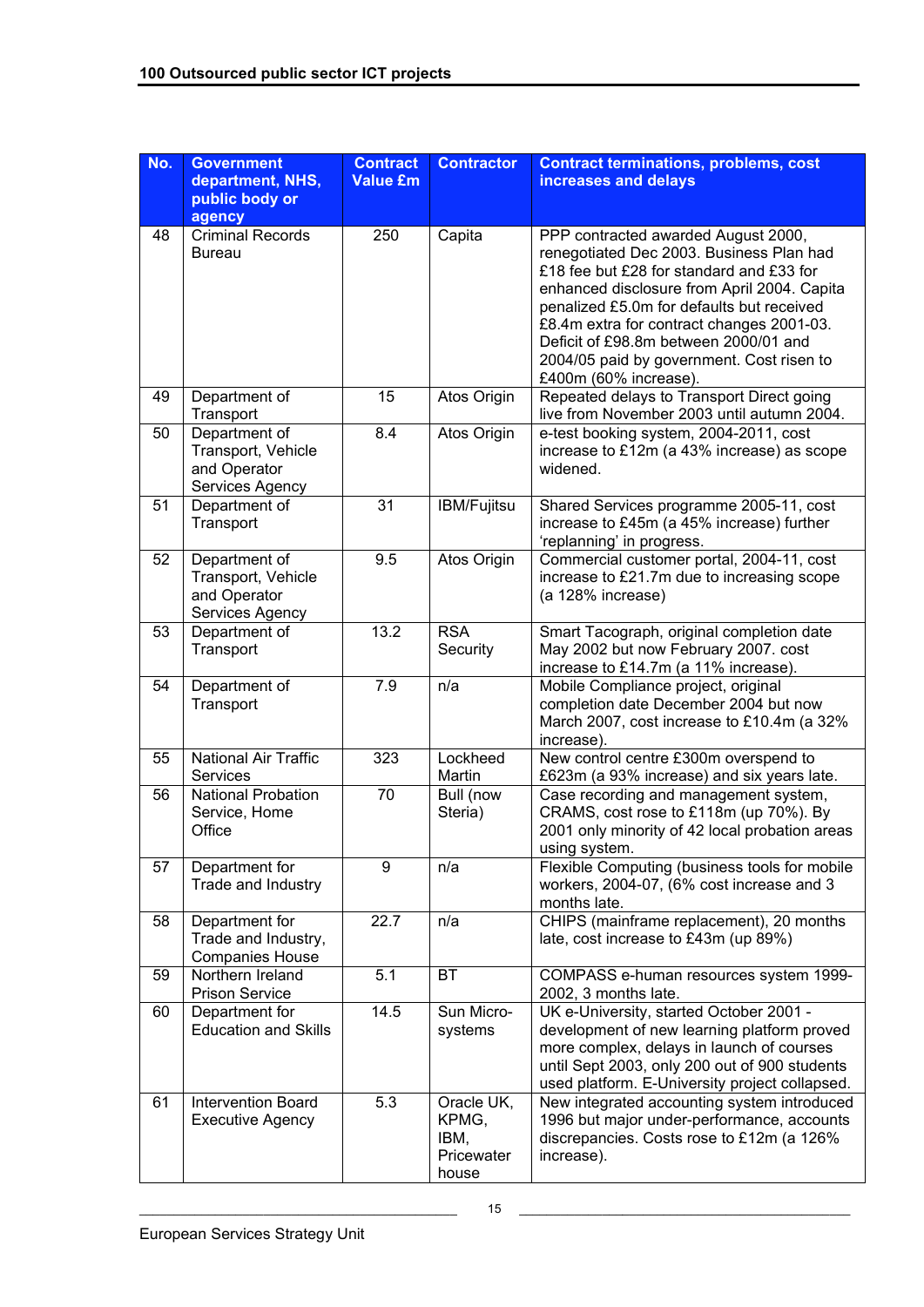| No. | <b>Government</b><br>department, NHS,<br>public body or<br>agency | <b>Contract</b><br><b>Value £m</b> | <b>Contractor</b>                 | <b>Contract terminations, problems, cost</b><br>increases and delays                                                                                                                                                                                                                                                                                       |
|-----|-------------------------------------------------------------------|------------------------------------|-----------------------------------|------------------------------------------------------------------------------------------------------------------------------------------------------------------------------------------------------------------------------------------------------------------------------------------------------------------------------------------------------------|
| 62  | <b>Crown Prosecution</b><br>Service                               | 8                                  | n/a                               | Operated in only 53 of 93 branches by early<br>1998, Costs rose to £10.6m capital and<br>£9.6m operating when terminated and<br>replaced by PFI project (see No 3).                                                                                                                                                                                        |
| 63  | <b>Ordnance Survey</b>                                            | n/a                                | Tadpole<br>Technology<br>Group    | Software contract to update and maintain<br>national large scale database started June<br>2002, suspended November 2006.                                                                                                                                                                                                                                   |
| 64  | Department of Work<br>and Pensions                                | n/a                                | Schlumberg<br>erSema              | IT system for medical assessment of<br>incapacity and disability - delays cost<br>taxpayer £40m per annum.                                                                                                                                                                                                                                                 |
| 65  | Department of Work<br>and Pensions                                | 370                                | <b>EDS</b>                        | Started August 1998 but revised agreement<br>October 2000 to include 'new investment in<br>IT' - cost increases to £806.5m - up 118%.                                                                                                                                                                                                                      |
| 66  | Department of Work<br>and Pensions                                | 607                                | Accenture                         | Pensions Transformation Project started Jan<br>2002 to 2006 but expected completion now<br>2010-11.                                                                                                                                                                                                                                                        |
| 67  | Department of Work<br>and Pensions                                | 103                                | Atos Origin                       | Debt Management project - centres<br>operational but delay in completion date from<br>April 2005 to Feb 2006.                                                                                                                                                                                                                                              |
| 68  | Ministry of Defence                                               | 32.1                               | <b>Data</b><br><b>Sciences</b>    | Trawlerman project, new computer system for<br>Defence Intelligence Staff, never used and<br>£40.7m written off. Replaced 1997 with off-<br>shelf system.                                                                                                                                                                                                  |
| 69  | Ministry of Defence                                               | 10.2                               | <b>GEC</b>                        | Common User Data System, RAF, started<br>1989 but terminated 1997 after system<br>proved unusable. Costs rose to £21m.                                                                                                                                                                                                                                     |
| 70  | Ministry of Defence                                               | 18.9                               | n/a                               | Royal Navy Pay Replacement System 2<br>abandoned in 1996 with £8.7m loss.                                                                                                                                                                                                                                                                                  |
| 71  | Ministry of Defence                                               | 3,040                              | Atlas<br>consortium<br>led by EDS | Defence Information Infrastructure for new IT<br>at defence locations around the world (March<br>2005). Cost now estimated to be £5,000m<br>and 'major problems' at first site near Bristol.<br>16,000 terminals installed by October 2007<br>but missed target of 70,000 by mid 2007.                                                                     |
| 72  | Ministry of Defence                                               | 2,775                              | n/a                               | Skynet 5, Satellite Communications Services<br>cost increase to £3,660 by spring 2007<br>$(+32%)$                                                                                                                                                                                                                                                          |
| 73  | Ministry of Defence                                               | 237                                | n/a                               | Joint Personnel Administration, cost increase<br>to £257m (+8%) as a result of delay in roll out<br>to Navy and Army                                                                                                                                                                                                                                       |
| 74  | <b>Public Records</b><br>Office                                   | n/a                                | ESS/<br>QinetiQ                   | Census Online, 2000 - service was<br>overwhelmed and suspended for months after<br>4 days (Organ)                                                                                                                                                                                                                                                          |
| 75  | <b>DSS/Benefits</b><br>Agency                                     | n/a                                | EDS/IBM                           | Delays in roll-out of system from 1999<br>frustrated attempts to combat widespread<br>benefits fraud - (Organ)                                                                                                                                                                                                                                             |
| 76  | <b>BBC</b>                                                        | 1,500                              | Siemens                           | 10 year ICT contract commenced 2004 with<br>guaranteed annual savings of £35.2m but by<br>April 2006 savings reduced to £21.8m. "While<br>reported performance against key service<br>targets has been high, most of the early<br>technology projects commissioned from<br>Siemens experienced delays or cost<br>overruns." (HC Public Accounts Committee) |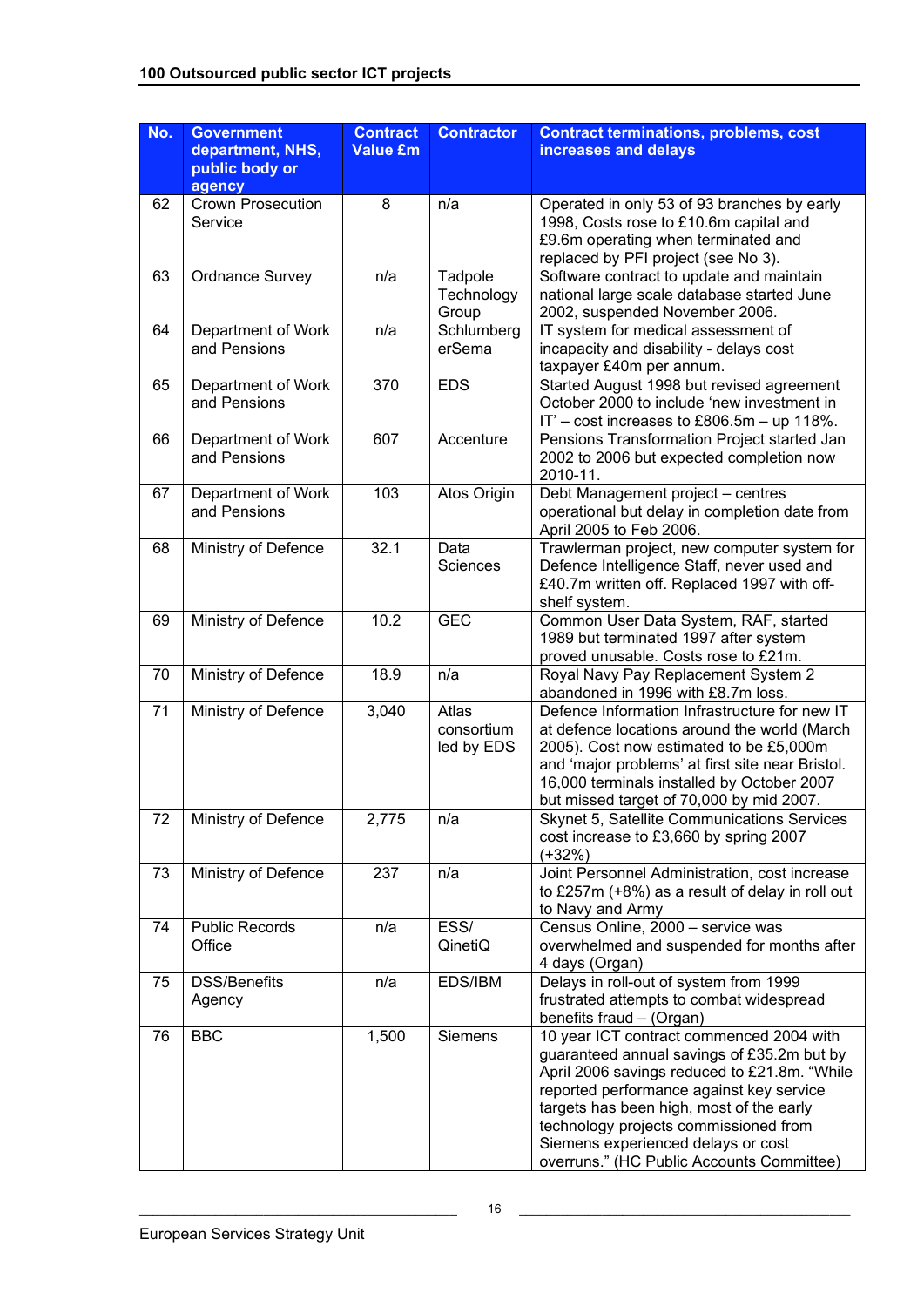| No. | <b>Government</b><br>department, NHS,<br>public body or<br>agency | <b>Contract</b><br><b>Value £m</b> | <b>Contractor</b>                  | <b>Contract terminations, problems, cost</b><br>increases and delays                                                                                                                                                           |
|-----|-------------------------------------------------------------------|------------------------------------|------------------------------------|--------------------------------------------------------------------------------------------------------------------------------------------------------------------------------------------------------------------------------|
| 77  | Department of<br>Health                                           | n/a                                | <b>Methods</b>                     | Medical Training and Application Service<br>(MTAS) 2007. System to match junior doctors<br>to specialist training posts shelved after<br>technical failures, complaints and security<br>breaches of online application system. |
| 78  | <b>Legal Services</b><br>Commission                               | 7.5                                | Steria and<br>Oracle               | New online LSC service suspended<br>indefinitely on 19 November 2007. Extensive<br>problems when loaded with live data.                                                                                                        |
| 79  | Department for the<br>Environment, Food<br>and Rural Affairs      | 850                                | <b>IBM</b>                         | Enabling IT 10-year project began October<br>2004 to improve desktop infrastructure and<br>new business systems. Cost risen to £97.9m<br>per annum (+15%) by June 2007.                                                        |
| 80  | Metropolitan Police                                               | 17                                 | <b>EDS</b>                         | Crime Reporting Information System,<br>delivered 5 years late with £3m overspend<br>(+18%). Met and EDS threatened legal action<br>in 1990s. EDS only bidder on retendering in<br>2000.                                        |
| 81  | Northern Ireland<br>Office                                        | 5                                  | <b>Bull</b>                        | Oasis project - contract one year late and<br>cost increased to £5.7m (up 14%)                                                                                                                                                 |
| 82  | Northern Ireland<br>Office                                        | 6.1                                | Sopra<br>Newell &<br><b>Bridge</b> | Prism prisoner record system, costs increase<br>to £8.1m (+33%)                                                                                                                                                                |
| 83  | Northern Ireland<br>Office                                        | 45                                 | Fujitsu                            | Causeway PPP to share information between<br>criminal justice organisations, costs increase<br>to £59m (+31%)                                                                                                                  |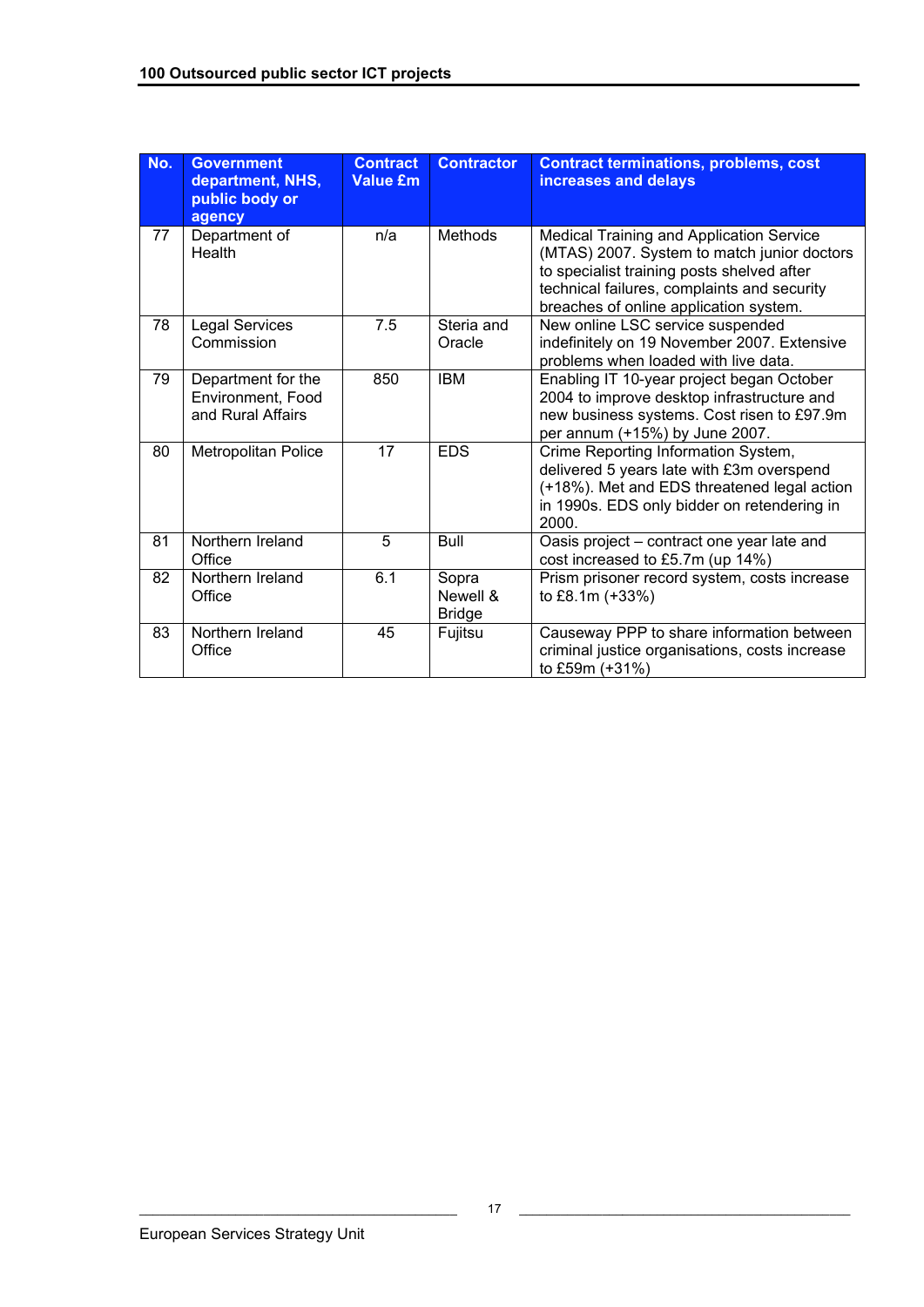## Part 3: **Outsourced ICT in local government**

| No. | <b>Local authority</b>                     | <b>Contract</b><br><b>Value £m</b> | <b>Contractor</b>                                | <b>Contract terminations, problems, cost</b>                                                                                                                                                                                                                                                                                                                |
|-----|--------------------------------------------|------------------------------------|--------------------------------------------------|-------------------------------------------------------------------------------------------------------------------------------------------------------------------------------------------------------------------------------------------------------------------------------------------------------------------------------------------------------------|
| 84  | <b>Bedfordshire County</b><br>Council      | 265                                | <b>HBS</b><br><b>Business</b><br><b>Services</b> | increases and delays<br>Started Strategic Service-delivery Partnership<br>in 2001 for IT and related services but<br>terminated contract in 2005 after failure to<br>achieve key deliverables and poor<br>performance.                                                                                                                                      |
| 85  | <b>West Berkshire</b><br>Council           | 168                                | Amey                                             | Terminated Strategic Service-delivery<br>Partnership for IT and related services after 3<br>years in 2005.                                                                                                                                                                                                                                                  |
| 86  | Redcar & Cleveland<br>Council              | 250                                | Liberata                                         | Following a 'strategic review of services' HR<br>and Payroll, Finance and Accounting, ICT,<br>Public Access and Business support will be<br>brought back in-house by September 2006<br>after only 3 years of the 10 year contract.<br>About 500 staff transferred back to Council.                                                                          |
| 87  | Norfolk County<br>Council                  | 50                                 | Capita                                           | E-government project including exchequer,<br>payroll, pensions and IT services PFI contract<br>started 2001 terminated six years early in<br>2003 and staff returned in-house. Serious<br>concerns about ability of Capita to deliver<br>project. Capita sought substantial additional<br>fee for completion of financial management<br>information system. |
| 88  | London Borough of<br>Islington             | 39                                 | <b>ITNET</b>                                     | Revenues and Benefits contract terminated<br>May 2003 and returned in-house. Poor<br>performance and backlog of claims.                                                                                                                                                                                                                                     |
| 89  | Swindon Council                            | 20<br>(est)                        | <b>WS Atkins</b>                                 | Revenues and Benefits, contract terminated<br>August 2002 because of poor performance,<br>taken over by Liberata.                                                                                                                                                                                                                                           |
| 90  | London Borough of<br>Hackney               | 70                                 | <b>ITNET</b><br>(now Serco<br>Solutions)         | Seven-year Revenues and Benefits contract<br>started 1997 but terminated in 2001. Thirty<br>housing associations demanded action to<br>reduce £3m payment delay. Performance fell<br>sharply. £13.7m benefit losses and fraud in<br>1999/00.                                                                                                                |
| 91  | London Borough of<br>Lambeth               | 50                                 | Capita                                           | Termination of 7 year Revenues and Benefits<br>contract in 2001. 40,000 unprocessed claims.<br>Staff returned in-house costing Council extra<br>£1.5m. 81% council tax collection in 2000/01<br>and declining arrears collection rate.                                                                                                                      |
| 92  | London Borough of<br><b>Waltham Forest</b> | 25<br>(est)                        | CSL (now<br>Liberata)                            | <b>Termination of Revenues and Benefits</b><br>contract in 2001 following long delays and<br>complaints. 'Poor' service with performance<br>and user satisfaction in lowest quartile<br>nationally. Returned in-house.                                                                                                                                      |
| 93  | <b>Taunton Deane DC</b>                    | 17.5                               | CSL (now<br>Liberata)                            | Revenues and Benefits started 1998 but<br>terminated 2000. Hundreds of tenants<br>threatened with eviction because claims not<br>resolved. CSL had to employ 20 extra staff.<br>Service returned in-house.                                                                                                                                                  |

Table 6: **Outsourced cost overruns, delays and terminations in local government**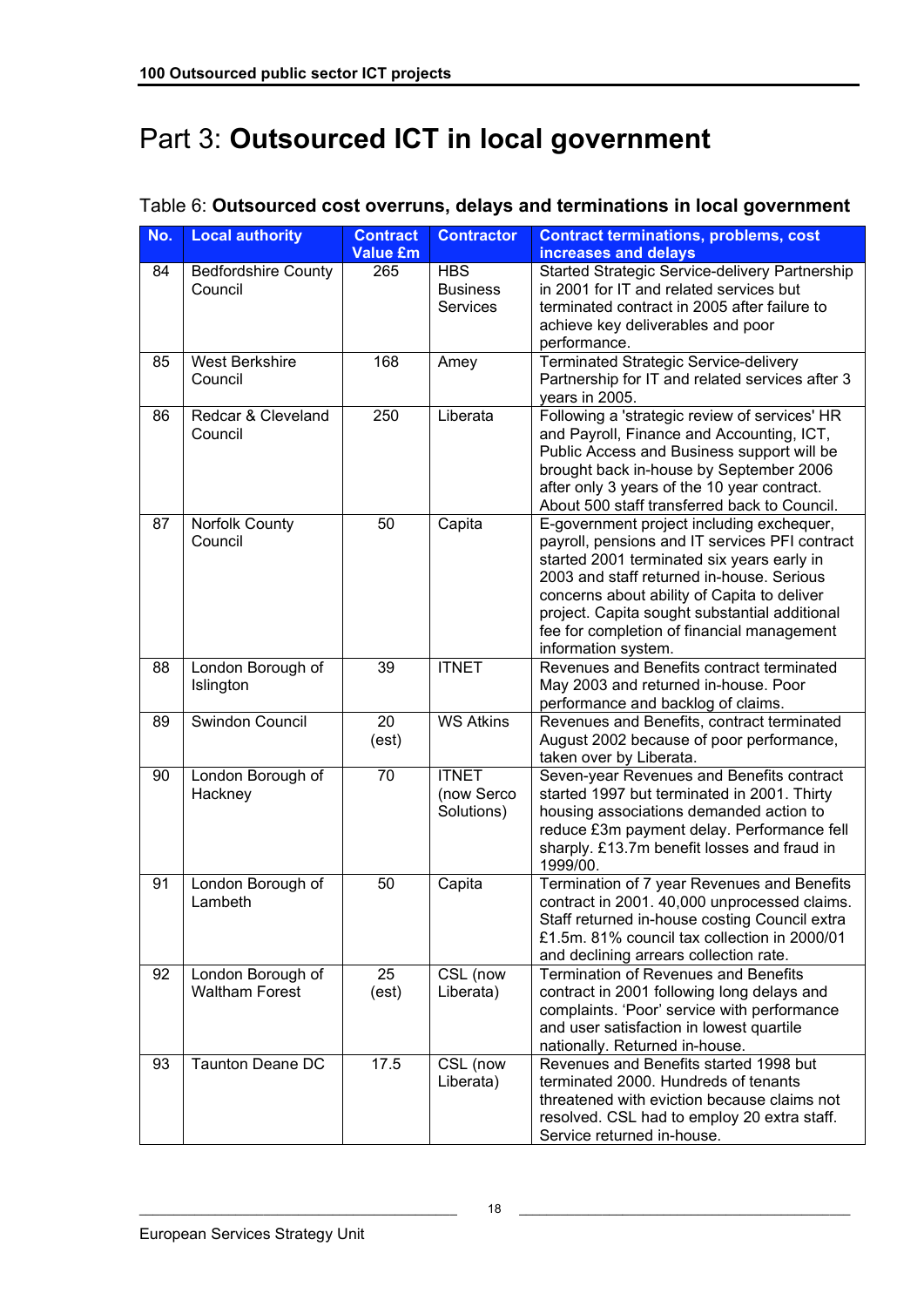| No. | <b>Local authority</b>                              | <b>Contract</b><br><b>Value £m</b> | <b>Contractor</b>                          | <b>Contract terminations, problems, cost</b><br>increases and delays                                                                                                                                                                                                                                         |
|-----|-----------------------------------------------------|------------------------------------|--------------------------------------------|--------------------------------------------------------------------------------------------------------------------------------------------------------------------------------------------------------------------------------------------------------------------------------------------------------------|
| 94  | London Borough of<br>Kingston upon<br><b>Thames</b> | 17.5                               | <b>EDS</b>                                 | <b>Termination of Revenues and Benefits</b><br>contract in 1999 after just 3 years. Contractor<br>employed too few staff.                                                                                                                                                                                    |
| 95  | London Borough of<br>Wandsworth                     | 15                                 | <b>EDS</b>                                 | <b>Termination of Revenues and Benefits</b><br>contract in 1998 after just over two of poor<br>performance and delays.                                                                                                                                                                                       |
| 96  | London Borough of<br>Haringey                       | $\boldsymbol{9}$                   | <b>Deloitte</b><br>Touche and<br>Northgate | Tech refresh programme began 2004 but<br>costs rose to £24.9m by late 2005,<br>contractors absorbed £5.5m leaving council<br>with extra £10.1m (a 112% increase).                                                                                                                                            |
| 97  | London Borough of<br><b>Brent</b>                   | 54                                 | <b>EDS</b>                                 | 8 year revenues and benefits contract started<br>1995, major problems and poor performance,<br>contract not renewed in 2003. 5 month<br>backlog when EDS upgraded its IT system in<br>1999.                                                                                                                  |
| 98  | London Borough of<br><b>Bromley</b>                 | 50                                 | Capita                                     | Lost contract on renewal to CSL In 2002 after<br>additional £1m cost in final year.                                                                                                                                                                                                                          |
| 99  | Sheffield City<br>Council                           | 135                                | $\overline{\text{CSL}}$<br>(Liberata)      | Financial/IT contract. Poor performance and<br>financial penalties. Council brought in<br>consultants to advise how to deliver specified<br>service.                                                                                                                                                         |
| 100 | London Borough of<br>Newham                         | 50                                 | $\overline{\text{CSL}}$<br>(Liberata)      | 7 year revenues and benefits contract started<br>1999 terminated late 2001 as a result of an<br>increasing backlog of claims and poor<br>performance. Council Best Value Review<br>recommended termination. Returned in-house<br>and "good two star service with promising<br>prospects" inspection in 2003. |
| 101 | North Somerset DC                                   | 20                                 | $\overline{\text{CSL}}$<br>(Liberata)      | Revenue and benefits contract, financial<br>penalties - processing failure increased from<br>0.07% to 51.8% in 1999.                                                                                                                                                                                         |
| 102 | London Borough of<br>Southwark                      | 50                                 | $\overline{\text{CSL}}$<br>(Liberata)      | 5 year contract started 1998. 2000/01<br>average time to process new claim was 120<br>days. Poor one star service in 2001. Backlog<br>of 40,000 claims in 1999.                                                                                                                                              |
| 103 | Swansea City<br>Council                             | 83                                 | Capgemini                                  | IT outsourced in 2005. Council decided phase<br>2 with new call centre was not affordable only<br>2 years into 10-year contract. £7.4m of 'cash<br>realisable benefits' over 10 years achievable<br>but full contract would cost Council £40m<br>more than its normal IT budget over 10 year<br>period.      |
| 104 | Somerset CC                                         | 4.4                                | <b>ITNET</b>                               | Payroll services started 1996. Council did not<br>renew contract in 2001 because of poor<br>performance, staff transferred in-house.                                                                                                                                                                         |
| 105 | <b>Tower Hamlets LBC</b>                            | 3.5                                | <b>ITNET</b>                               | Helpdesk contract not renewed, returned in-<br>house and now significantly improved service.                                                                                                                                                                                                                 |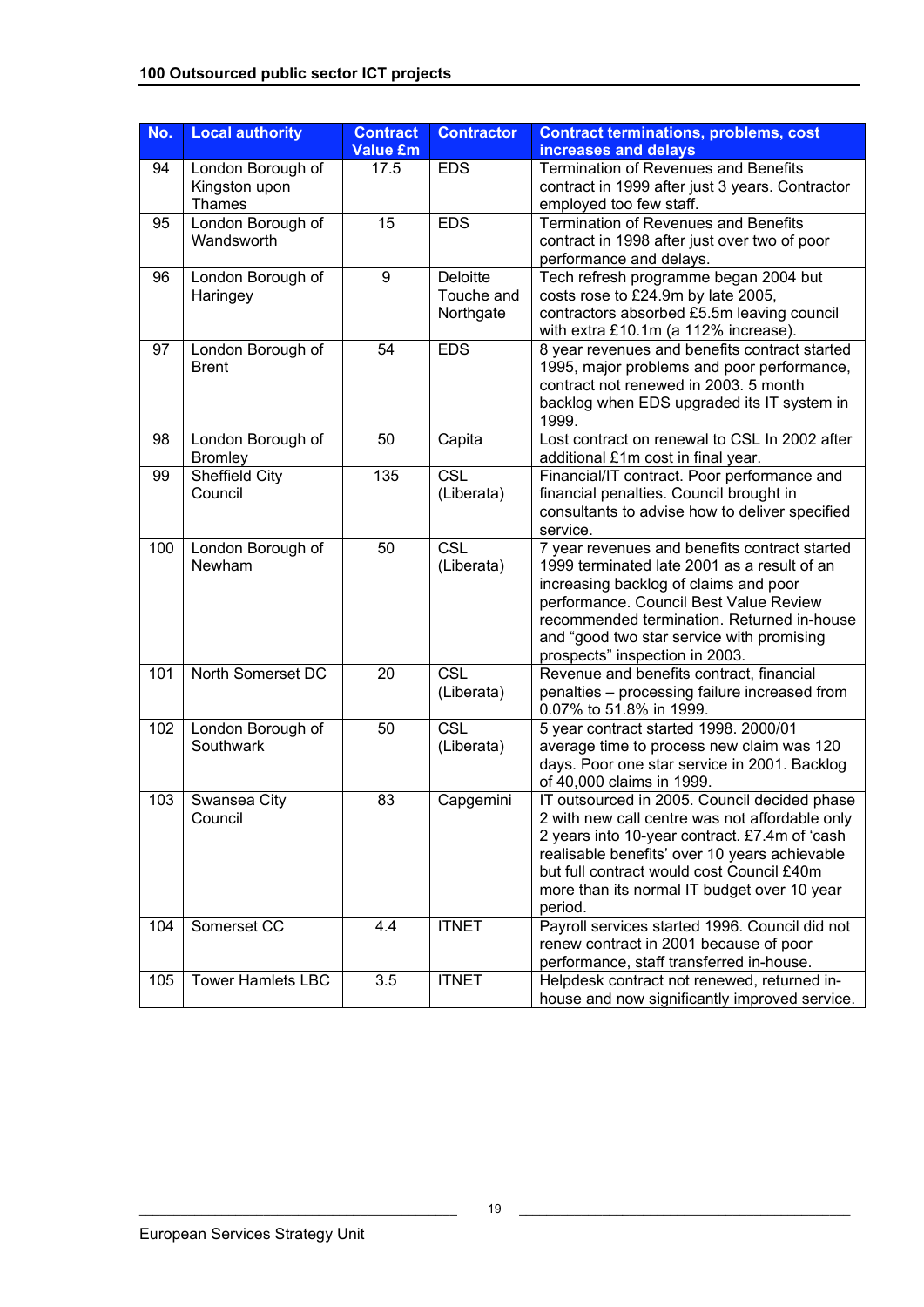## Part 4: **Information sources**

The sources for each numbered project are shown below:

1.DWP shelves £140m benefits processing system, Computer Weekly, 8 September and 12 September, 2006. www.computerweekly.com/Articles/2006/09/05/218277/dwp-shelves-140mbenefits-processing-system.htm House of Commons Written Answer, James Purnell, Minister of State, DWP, Col. 2588W, to Michael Weir MP, 2 October 2006. www.publications.parliament.uk/pa/cm200506/cmhansrd/cm061002/text/61002w0014.htm#061 0041000784

2. Cost of delayed courts IT system triple, Financial Times, 21 June 2006 www.ft.com Cost of Libra magistrates system trebles, Computer Weekly 27 June 2006

www.computerweekly.com/Articles/2006/06/27/216642/cost-of-libra-magistrates-systemtrebles.htm National Audit Office, Department for Constitutional Affairs: Fines Collection, HC 1049, Session 2005/06, May 2006 www.nao.org.uk/publications/nao\_reports/05-

06/05061049.pdf Justice Forum (2002) Privatising Justice: The impact of the Private Finance Initiative in the Criminal Justice System, Centre for Public Services www.european-servicesstrategy.org.uk/publications/public-bodies/pfi/ National Audit Office, New IT systems for Magistrates' Courts: the Libra project, HC 327, Session 2002-03

www.nao.org.uk/publications/nao\_reports/02-03/0203327.pdf House of Commons Public Accounts Committee, New IT systems for Magistrates' Courts: the Libra project, HC 434, Forty-Fourth Report, Session 2002-03, November 2003

www.publications.parliament.uk/pa/cm200203/cmselect/cmpubacc/434/434.pdf

3. House of Commons Written Answer, 20 July 2006, Col. 583W, Solicitor-General to Christopher Huhne MP

www.publications.parliament.uk/pa/cm200506/cmhansrd/cm060720/text/60720w0003.htm#060 72040000556

4. House of Commons Written Answer, 20 July 2006, Col. 583W, Solicitor-General to Christopher Huhne MP.

www.publications.parliament.uk/pa/cm200506/cmhansrd/cm060720/text/60720w0003.htm#060 72040000556

5. IT failures help speed demise of Child Support Agency, Computer Weekly 24 July 2006 www.computerweekly.com/Articles/2006/07/24/217175/it-failures-help-speed-demise-of-childsupport-agency.htm Department of Work and Pensions (2005) Child Support Reforms: The Views and Experiences of CSA Staff and New Clients, Research Report No 232, A. Atkinson and S. McKay, University of Bristol www.dwp.gov.uk House of Commons Works and Pensions Committee, The Performance of the Child Support Agency, Vol 1, Second Report 2004/05, HC 44-1, January 2004

www.publications.parliament.uk/pa/cm200405/cmselect/cmworpen/44/44i.pdf National Audit Office, Child Support Agency – Implementation of the Child Support Reforms, HC 1174, Session 2006/07, June 2006 www.nao.org.uk/publications/nao\_reports/05-06/05061174.pdf

6. Passport IT troubles bode ill for ID cards, Computer Weekly, 14 November 2006 www.computerweekly.com/Articles/2006/11/14/219863/passport-it-troubles-bode-ill-for-idcards.htm Public pays price as government goes live with unproven systems, Computer Weekly 19 July 2006; National Audit Office (1999) United Kingdom Passport Agency: The passport delays of summer 1999, HC 812, October www.nao.org.uk/pn/9899812.htm House of Commons Public Accounts Committee, The Passport Delays of Summer 1999, HC 2008, Twenty-fourth Report, Session 1999-2000, June 2000

www.publications.parliament.uk/pa/cm199900/cmselect/cmpubacc/208/20802.htm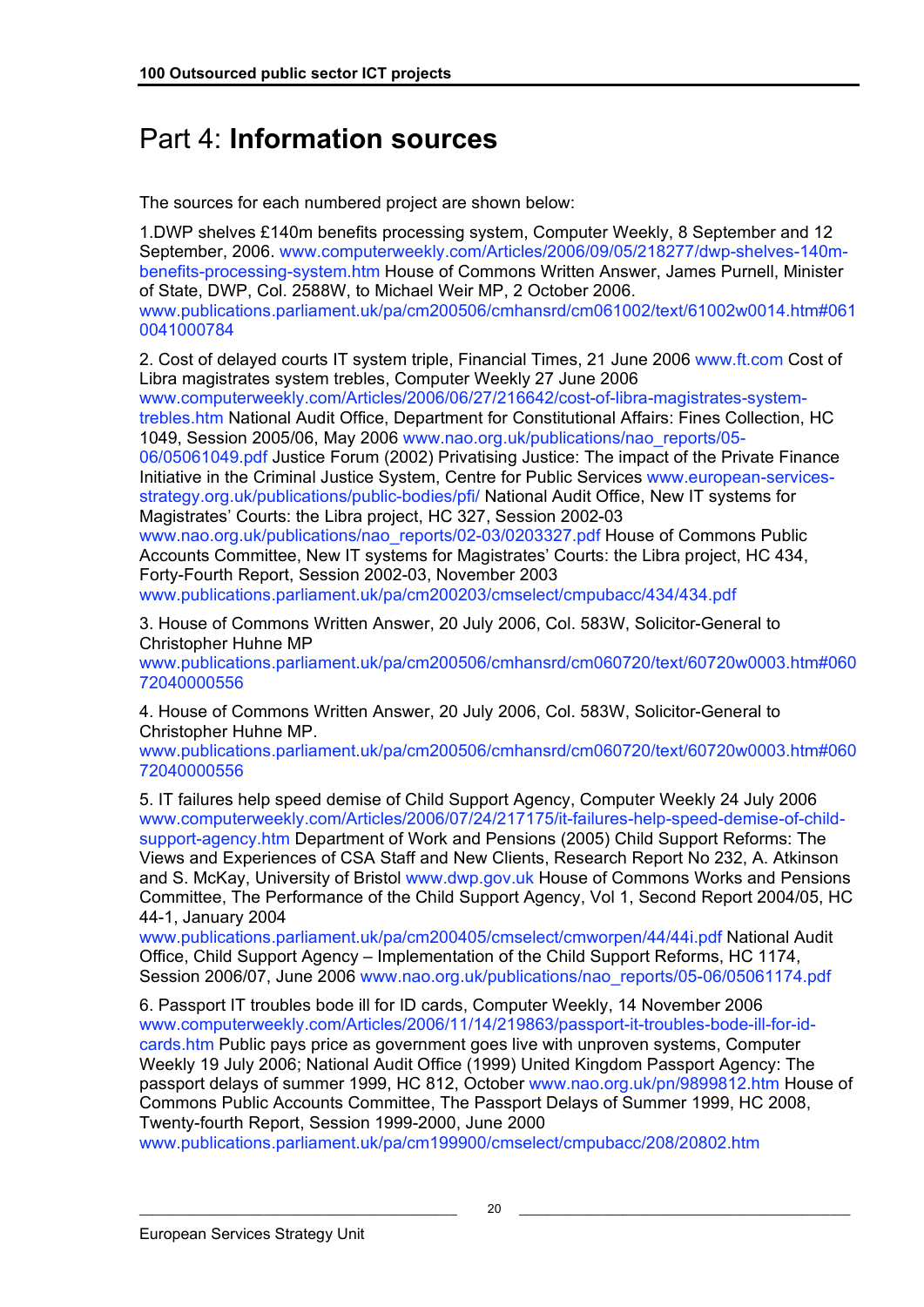7. National Audit Office, Inland Revenue/EDS Strategic Partnership: Award of New Work, HC 351, March 2000 www.nao.org.uk/publications/nao\_reports/9900351.pdf House of Commons Public Accounts Committee, Inland Revenue/EDS Strategic Partnership: The Award of New Work, HC 431, Twenty-Eighth Report, July 2000

www.publications.parliament.uk/pa/cm199900/cmselect/cmpubacc/431/43102.htm House of Commons Committee of Public Accounts, Inland Revenue: Tax Credits and deleted tax cases, HC 412, Fifth Report, Session 2004/05, July 2005; House of Commons Committee of Public Accounts, Inland Revenue: Tax Credits, HC 89, Session 2003/04, April 2004 www.publications.parliament.uk/pa/cm200304/cmselect/cmpubacc/89/89.pdf National Audit Office, HM Revenue and Customs 2006-07 Accounts, July 2007 www.nao.org.uk/publications/nao\_reports/06-07/0607626.pdf

8. E-Gov Monitor, 23 October 2006; National Audit Office (2003) PPP in Practice: National Savings and Investments' deal with Siemens Business Services, four years on, HC 626, Session 2002-2003, May 2003 www.nao.org.uk/publications/nao\_reports/02-03/0203626.pdf

House of Commons Public Accounts Committee, National Savings: Public Private Partnerships with Siemens Business Services, Fortieth Report, Session 1999-2000, HC 566, November 2000 www.publications.parliament.uk/pa/cm199900/cmselect/cmpubacc/566/56602.htm

9. NHS patient records project 'not holed below the water line', Financial Times 29 September 2006 www.ft.com Major Incidents hit NHS national systems, Computer Weekly 19 September 2006 www.computerweekly.com/Articles/2006/09/19/218552/major-incidents-hit-nhs-nationalsystems.htm Was NAO report truly independent? Computer Weekly 19 September 2006 www.computerweekly.com/Articles/2006/09/19/218551/was-nao-report-truly-independent.htm Bacon, R. and Pugh, J. (2006) Information Technology in the NHS: What Next? www.richardbacon.org.uk/parl/npfit/default.htm National Audit Office, Department of Health: National Programme for IT in the NHS, HC 1173, Session 2005/06, June 2006 www.nao.org.uk/publications/nao\_reports/05-06/05061173.pdf Unanswered Questions on NHS IT, Computer Weekly, 26 June 2006

www.computerweekly.com/Articles/2006/06/26/216592/unanswered-questions-on-nhs-it.htm UK Computing Research Committee, Questions on NHS IT System, September 2004.

10. NHS patient records project 'not holed below the water line', Financial Times 29 September 2006 www.ft.com Major Incidents hit NHS national systems, Computer Weekly 19 September 2006 www.computerweekly.com/Articles/2006/09/19/218552/major-incidents-hit-nhs-nationalsystems.htm Was NAO report truly independent? Computer Weekly 19 September 2006 www.computerweekly.com/Articles/2006/09/19/218551/was-nao-report-truly-independent.htm Bacon, R. and Pugh, J. (2006) Information Technology in the NHS: What Next? www.richardbacon.org.uk/parl/npfit/default.htm National Audit Office, Department of Health: National Programme for IT in the NHS, HC 1173, Session 2005/06, June 2006, London www.nao.org.uk/publications/nao\_reports/05-06/05061173.pdf

11. NHS patient records project 'not holed below the water line', Financial Times 29 September 2006; Major Incidents hit NHS national systems, Computer Weekly 19 September 2006 www.computerweekly.com/Articles/2006/09/19/218552/major-incidents-hit-nhs-nationalsystems.htm Was NAO report truly independent? Computer Weekly 19 September 2006 www.computerweekly.com/Articles/2006/09/19/218551/was-nao-report-truly-independent.htm Bacon, R. and Pugh, J. (2006) Information Technology in the NHS: What Next? www.richardbacon.org.uk/parl/npfit/default.htm National Audit Office, Department of Health: National Programme for IT in the NHS, HC 1173, Session 2005/06, June 2006, London www.nao.org.uk/publications/nao\_reports/05-06/05061173.pdf Unanswered questions on NHS IT, Computer Weekly, 26 June 2006

www.computerweekly.com/Articles/2006/06/26/216592/unanswered-questions-on-nhs-it.htm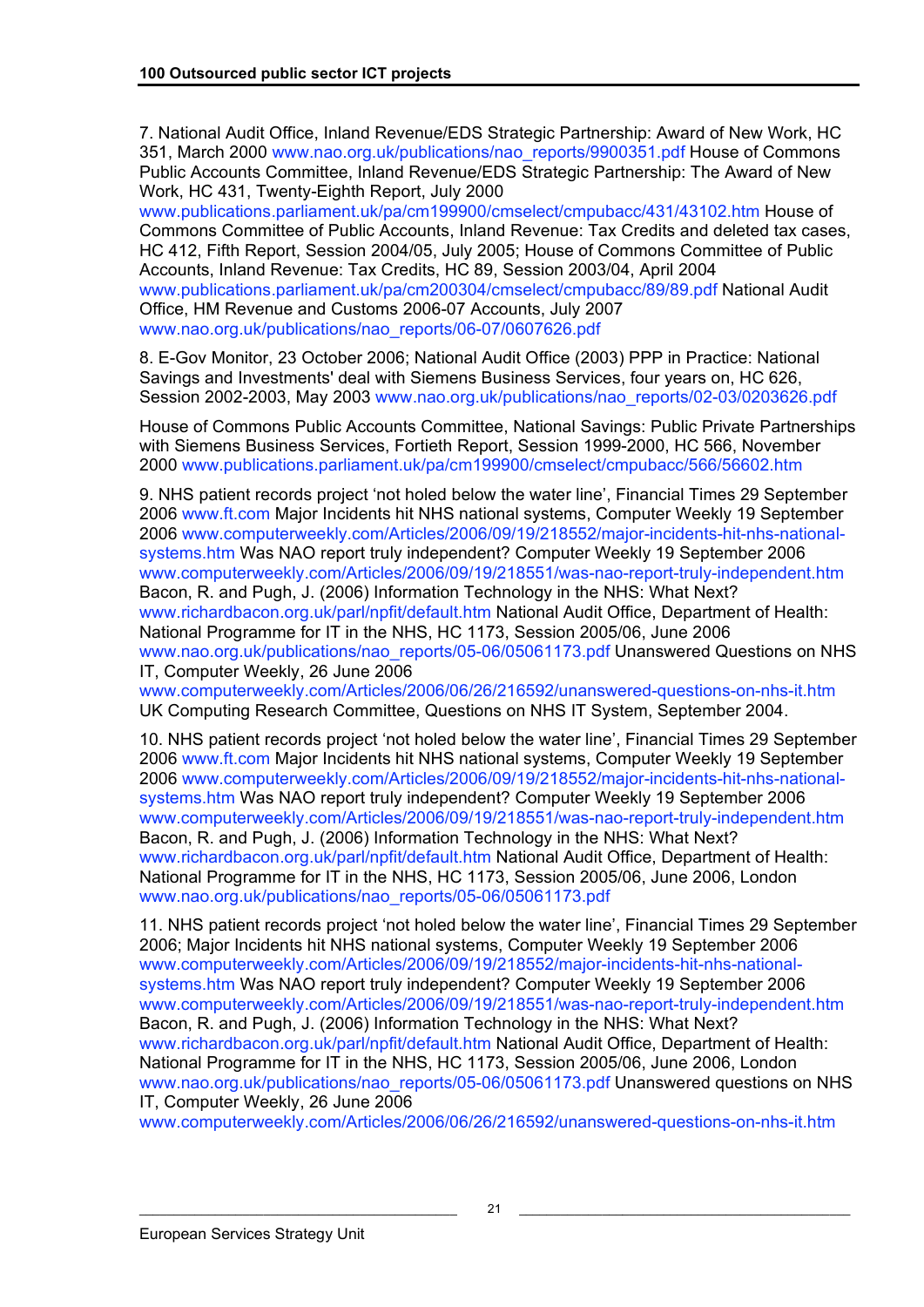12. EDS presses NHS for loss of contract, silicon.com, 8 March 2004; NHS faces EDS legal action over cancelled contract, Computer Weekly, 9 March 2004

www.computerweekly.com/Articles/2004/03/09/200890/nhs-faces-eds-legal-action-overcancelled-contract.htm NPfIT placates EDS over cancelled £90m contract, BJHC.co.uk 16 September 2004; EDS gets £9m compensation for cancelled NHS e-mail contract, Computer Weekly, 17 August 2004 www.computerweekly.com/Articles/2004/08/17/204531/eds-gets-9mcompensation-for-cancelled-nhs-e-mail-contract.htm NHS patient records project 'not holed below the water line', Financial Times 29 September 2006 www.ft.com Major Incidents hit NHS national systems, Computer Weekly 19 September 2006

www.computerweekly.com/Articles/2006/09/19/218552/major-incidents-hit-nhs-nationalsystems.htm Was NAO report truly independent? Computer Weekly 19 September 2006 www.computerweekly.com/Articles/2006/09/19/218551/was-nao-report-truly-independent.htm Bacon, R. and Pugh, J. (2006) Information Technology in the NHS: What Next? www.richardbacon.org.uk/parl/npfit/default.htm

National Audit Office, Department of Health: National Programme for IT in the NHS, HC 1173, Session 2005/06, June 2006, London www.nao.org.uk/publications/nao\_reports/05-06/05061173.pdf

13. Accenture pays just £63m to drop NHS contracts, Computer Weekly, 28 September 2006 www.computerweekly.com/Articles/2006/09/28/218762/accenture-pays-just-63m-to-drop-nhscontracts.htm Changes to delivery of NHS National Programme for IT, NHS Connecting for Health Press Release, 28 September 2006; NHS patient records project 'not holed below the water line', Financial Times 29 September 2006 www.ft.com Major Incidents hit NHS national systems, Computer Weekly 19 September 2006

www.computerweekly.com/Articles/2006/09/19/218552/major-incidents-hit-nhs-nationalsystems.htm Was NAO report truly independent? Computer Weekly 19 September 2006 www.computerweekly.com/Articles/2006/09/19/218551/was-nao-report-truly-independent.htm Bacon, R. and Pugh, J. (2006) Information Technology in the NHS: What Next? www.richardbacon.org.uk/parl/npfit/default.htm National Audit Office, Department of Health: National Programme for IT in the NHS, HC 1173, Session 2005/06, June 2006, London www.nao.org.uk/publications/nao\_reports/05-06/05061173.pdf

14. BT axes GE Healthcare from NHS IT project, Computer Weekly, 1 August 2006 www.computerweekly.com/Articles/2006/08/02/217365/bt-axes-ge-healthcare-from-nhs-itproject.htm NHS patient records project 'not holed below the water line', Financial Times 29 September 2006; Major Incidents hit NHS national systems, Computer Weekly 19 September 2006 www.computerweekly.com/Articles/2006/09/19/218552/major-incidents-hit-nhs-nationalsystems.htm Was NAO report truly independent? Computer Weekly 19 September 2006 www.computerweekly.com/Articles/2006/09/19/218551/was-nao-report-truly-independent.htm Bacon, R. and Pugh, J. (2006) Information Technology in the NHS: What Next? www.richardbacon.org.uk/parl/npfit/default.htm National Audit Office, Department of Health: National Programme for IT in the NHS, HC 1173, Session 2005/06, June 2006, London www.nao.org.uk/publications/nao\_reports/05-06/05061173.pdf

15. Accenture pays just £63m to drop NHS contracts, Computer Weekly, 28 September 2006 www.computerweekly.com/Articles/2006/09/28/218762/accenture-pays-just-63m-to-drop-nhscontracts.htm Changes to delivery of NHS National Programme for IT, NHS Connecting for Health Press Release, 28 September 2006; NHS patient records project 'not holed below the water line', Financial Times 29 September 2006 www.ft.com Major Incidents hit NHS national systems, Computer Weekly 19 September 2006

www.computerweekly.com/Articles/2006/09/19/218552/major-incidents-hit-nhs-nationalsystems.htm Was NAO report truly independent? Computer Weekly 19 September 2006 www.computerweekly.com/Articles/2006/09/19/218551/was-nao-report-truly-independent.htm Bacon, R. and Pugh, J. (2006) Information Technology in the NHS: What Next? www.richardbacon.org.uk/parl/npfit/default.htm National Audit Office, Department of Health: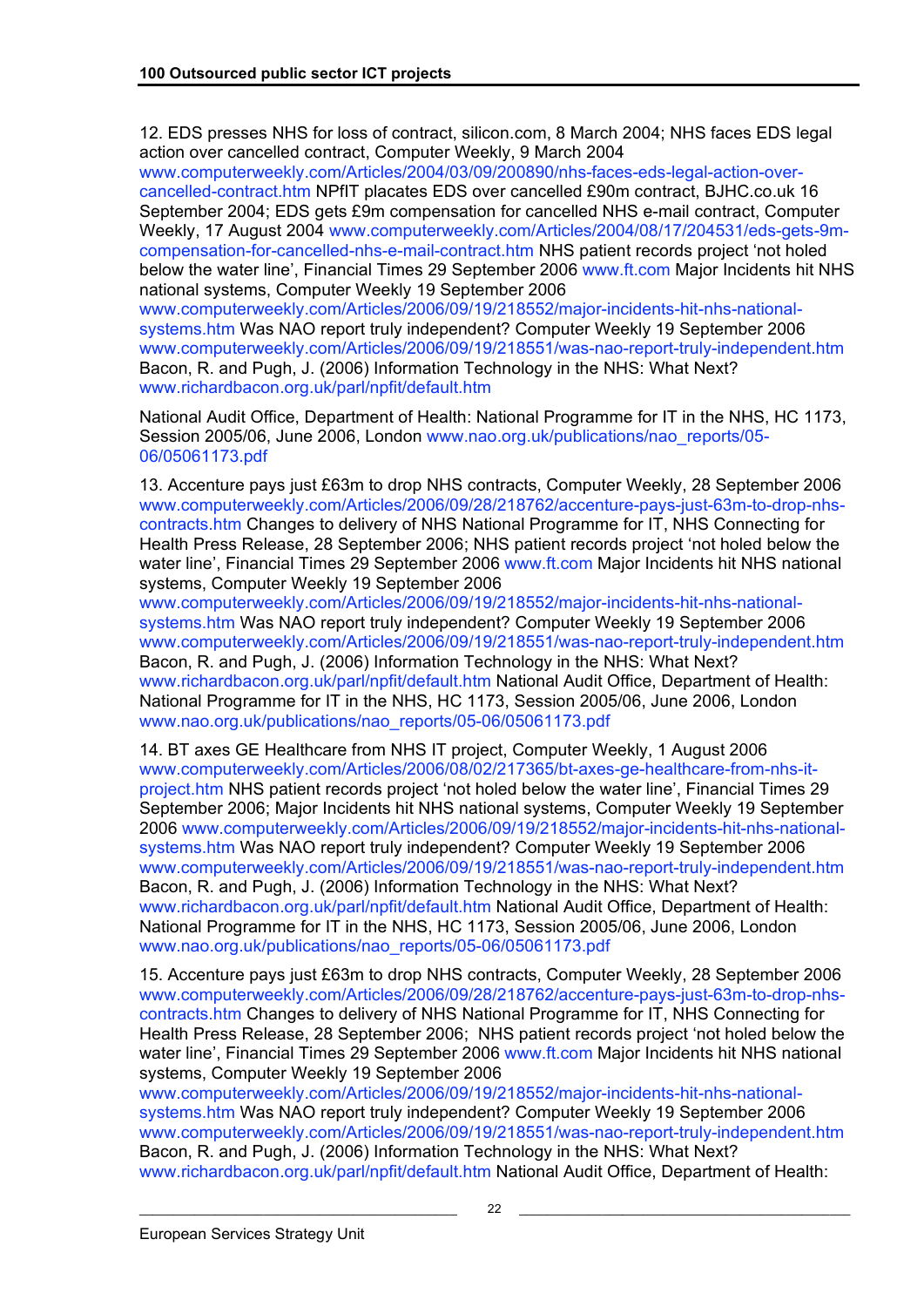National Programme for IT in the NHS, HC 1173, Session 2005/06, June 2006, London www.nao.org.uk/publications/nao\_reports/05-06/05061173.pdf

16. NHS patient records project 'not holed below the water line', Financial Times 29 September 2006 www.ft.com Major Incidents hit NHS national systems, Computer Weekly 19 September 2006 www.computerweekly.com/Articles/2006/09/19/218552/major-incidents-hit-nhs-nationalsystems.htm Was NAO report truly independent? Computer Weekly 19 September 2006 Bacon, R. and Pugh, J. (2006) Information Technology in the NHS: What Next? www.richardbacon.org.uk/parl/npfit/default.htm National Audit Office, Department of Health: National Programme for IT in the NHS, HC 1173, Session 2005/06, June 2006, London www.nao.org.uk/publications/nao\_reports/05-06/05061173.pdf

17. Statement concerning arrangements between Fujitsu, IDX and Cerner, NHS Connecting for Health Press Release, June 2005 www.connectingforhealth.nhs.uk/newsroom/newsstories/news010605 Fujitsu under spotlight for NHS failures, The Guardian, 24 October 2006; NHS patient records project 'not holed below the water line', Financial Times 29 September 2006 www.ft.com Major Incidents hit NHS national systems, Computer Weekly 19 September 2006 www.computerweekly.com/Articles/2006/09/19/218552/major-incidents-hit-nhs-nationalsystems.htm Was NAO report truly independent? Computer Weekly 19 September 2006 www.computerweekly.com/Articles/2006/09/19/218551/was-nao-report-truly-independent.htm Bacon, R. and Pugh, J. (2006) Information Technology in the NHS: What Next? www.richardbacon.org.uk/parl/npfit/default.htm National Audit Office, Department of Health: National Programme for IT in the NHS, HC 1173, Session 2005/06, June 2006, London www.nao.org.uk/publications/nao\_reports/05-06/05061173.pdf

18. Trust abandons core IT system, Computer Weekly, 20 February 2004 www.computerweekly.com/Articles/2004/02/20/200430/trust-abandons-core-it-system.htm Health chiefs ditch £30m IT system launch, Edinburgh Evening News, 14 January 2004 www.bjhc.co.uk/news/1/2004/j4105.htm

19. Inland Revenue IT 'glitch' costs £1.5bn, ZDNet.co.uk 15 May 2003 http://news.zdnet.co.uk/itmanagement/0,1000000308,2134758,00.htm House of Commons Public Accounts Committee, NIRS2: Contract Extension, Thirty Eighth Report, HC 423, Session 2001-2002, August 2002

www.publications.parliament.uk/pa/cm200102/cmselect/cmpubacc/423/423.pdf House of Commons Public Accounts Committee, The National Insurance Recording System (NIRS), HC 182, Twenty-Second Report, Session 1998-99

www.publications.parliament.uk/pa/cm199899/cmselect/cmpubacc/182/18202.htm House of Commons Public Accounts Committee, The National Insurance Recording System (NIRS), HC 472, Forty-Sixth Report, Session 1997-98.

www.publications.parliament.uk/pa/cm199798/cmselect/cmpubacc/472/47202.htm

20. House of Commons Written Answer, 30 October 2006, Col. 27W DfID to Vincent Cable MP www.publications.parliament.uk/pa/cm200506/cmhansrd/cm061030/text/61030w0007.htm#061 03073000212; Justice Forum (2002) Privatising Justice: The Impact of the Private Finance Initiative in the Criminal Justice System, Centre for Public Services www.european-servicesstrategy.org.uk/publications/public-bodies/pfi/

21. House of Commons Written Answer, 30 October 2006, DfID to Vincent Cable MP; Justice Forum (2002) Privatising Justice: The Impact of the Private Finance Initiative in the Criminal Justice System, Centre for Public Services www.european-servicesstrategy.org.uk/publications/public-bodies/pfi/

22. ZDNet News 15 March 2006 (BAE Systems).

23. National Audit Office, Department for Environment, Food and Rural Affairs and Rural Payments Agency, The Delays in Administering the 2005 Single Payment Scheme in England, HC 1631, Session 2005/06, October 2006 www.nao.org.uk/publications/nao\_reports/05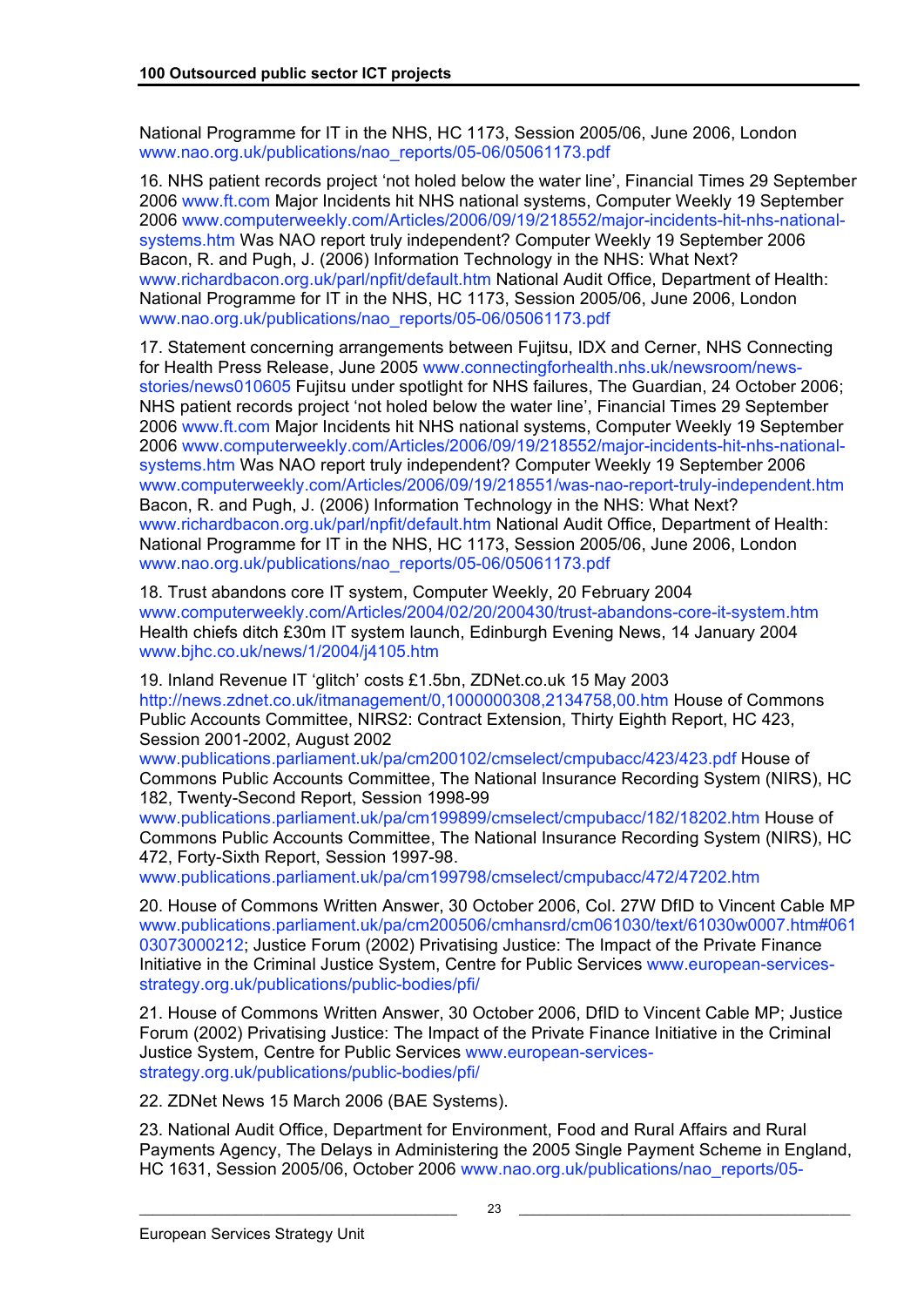06/05061631.pdf Computer Weekly, 31 October 2006, Ministers given rosy views on ailing payment scheme www.computerweekly.com/Articles/2006/10/24/219335/ministers-given-rosyviews-on-ailing-payment-scheme.htm House of Commons Written Answer, 5 July 2006, DEFRA to Chrisopher Huhne MP

www.publications.parliament.uk/pa/cm200506/cmhansrd/cm060705/text/60705w0015.htm#060 70623005054. House of Lords Written Answer, Lord Rooker, Department for Environment, Food and Rural Affairs, 18 December 2006, Col WA234.

24. House of Commons Written Answer, 5 July 2006, DEFRA to Chrisopher Huhne MP. www.publications.parliament.uk/pa/cm200506/cmhansrd/cm060705/text/60705w0015.htm#060 70623005054

25. Delayed MOT computer system suffers crash, ZDNET.Co.Uk 27 April 2006 http://news.zdnet.co.uk/itmanagement/0,1000000308,39265753,00.htm Siemens takes blames for MOT IT crash, ZDNET.Co.Uk 28 April 2006 http://news.zdnet.co.uk/itmanagement/0,1000000308,39266023,00.htm

26. Cabinet Office Press Release, Termination of Contract with ITNET UK Limited, 29 June 2004 www.gnn.gov.uk/content/detail.asp?NewsAreaID=2&ReleaseID=121418 Cabinet Office IT Projects, Written Answers, 5 October 2005, Column 2800W

www.publications.parliament.uk/pa/cm200506/cmhansrd/vo051005/text/51005w02.htm#51005 w02.html\_wqn0 Cabinet Office, IT Projects, Written Answers, 2 February 2006 Column 667W www.publications.parliament.uk/pa/cm200506/cmhansrd/vo060202/text/60202w12.htm#60202 w12.html\_wgn5 National Audit Office, Better Public Services Through e-governance: Case Studies, HC 704-II, Session 2001/02, April 2002 www.nao.org.uk/publications/nao\_reports/01-02/0102704-II.pdf

27. Cabinet Office, IT Failures, Written Answers, 5 October 2005, Column 2800W. www.publications.parliament.uk/pa/cm200506/cmhansrd/vo051005/text/51005w02.htm#51005 w02.html\_wqn0 Cabinet Office, IT Failures, Written Answers 2 February 2006 Column 667W. www.publications.parliament.uk/pa/cm200506/cmhansrd/vo060202/text/60202w12.htm#60202 w12.html wqn5

28. House of Commons Education and Skills Select Committee, Individual Learning Accounts, Third Report, May 2002

www.publications.parliament.uk/pa/cm200102/cmselect/cmeduski/561/56102.htm National Audit Office (2002) Individual Learning Accounts, HC 1235, October. www.nao.org.uk/publications/nao\_reports/01-02/01021235.pdf

29. Northern Ireland Audit Office (2004) Civil Service Human Resource Management System: Cancellation of the Payroll Project

www.niauditoffice.gov.uk/pubs/reports/2004/HRMS/FullReport.pdf

30. National Audit Office (2000) The Cancellation of the Benefits Payment Card Project , HC 857 www.nao.org.uk/publications/nao\_reports/9900857.pdf House of Commons Public Accounts Committee, Benefits Agency/Post Office Counters Limited: Benefit Payment Card, HC 570, Fifty Eighth Report, Session 1997-98 www.publications.parliament.uk/pa/cm199798/cmselect/cmpubacc/570/57002.htm

31. House of Commons Written Answer, 30 October 2006, Col 27W, Department for

International Development to Vincent Cable MP. www.publications.parliament.uk/pa/cm200506/cmhansrd/cm061030/text/61030w0007.htm#061 03073000212 House of Commons Written Answer, 14 May 2007, Col 488W, to Chris Huhne www.publications.parliament.uk/pa/cm200607/cmhansrd/cm070514/text/70514w0004.htm#070 5145000822

32. House of Commons, Department for International Development, 14 May 07 Col 488W www.publications.parliament.uk/pa/cm200607/cmhansrd/cm070514/text/70514w0004.htm#070 5145000822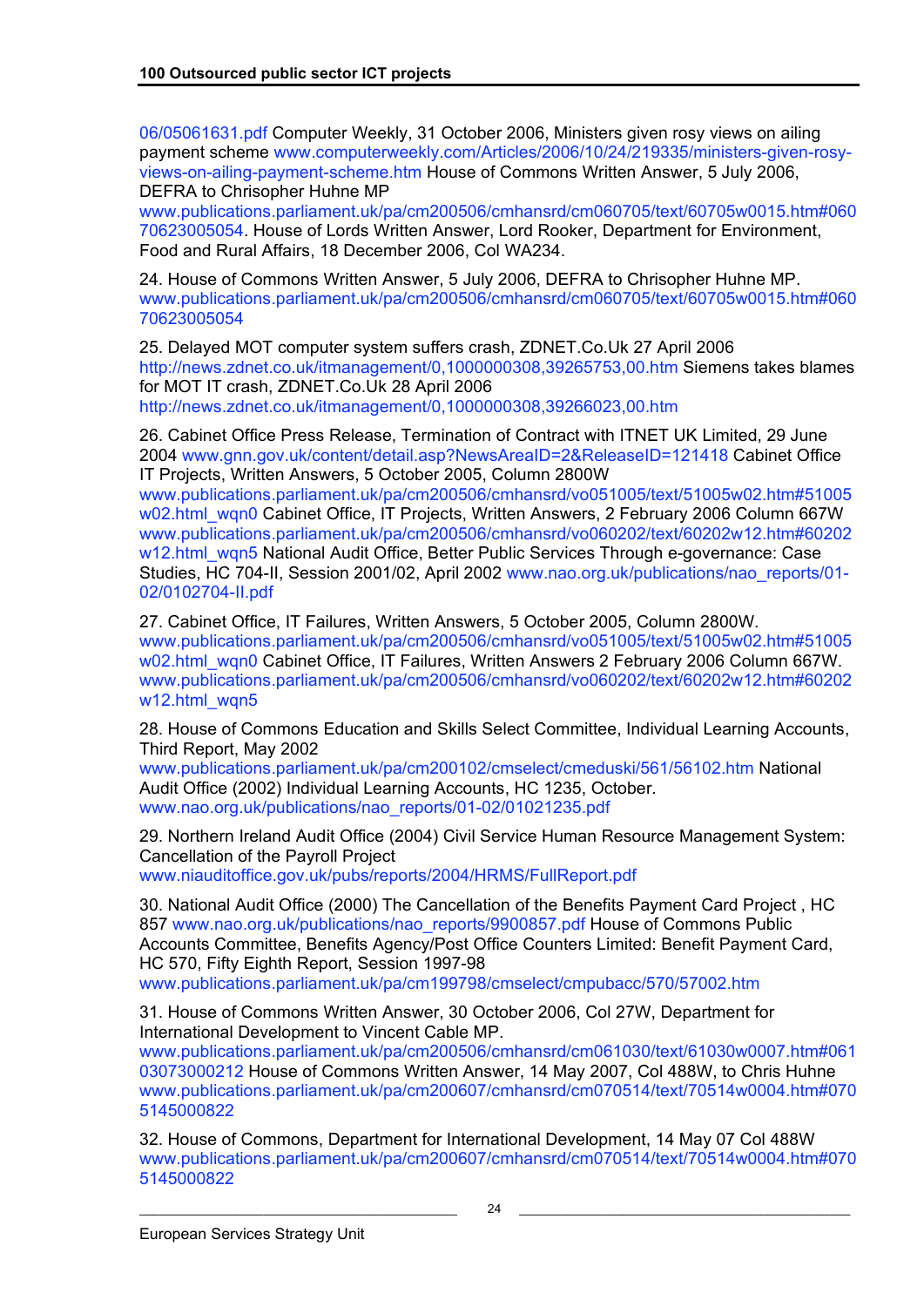33. House of Commons Written Answer, 4 September 2006, Col. 1783W, Home Office to Christopher Huhne MP

www.publications.parliament.uk/pa/cm200506/cmhansrd/cm060904/text/60904w0030.htm#060 9077016746

34. House of Commons Written Answer, 4 September 2006, Col. 1783W, Home Office to Christopher Huhne MP.

www.publications.parliament.uk/pa/cm200506/cmhansrd/cm060904/text/60904w0030.htm#060 9077016746

35. House of Commons Public Accounts Committee, Home Office: The Immigration and Nationality Directorate Casework Programme, HC 130, Seventh Report, Session 1999-2000, January 2000

www.publications.parliament.uk/pa/cm199900/cmselect/cmpubacc/130/13002.htm House of Commons Public Accounts Committee, The Immigration and Nationality Directorate Casework Programme, HC 277, Session 19981999.

www.nao.org.uk/psd\_toolkit/downloads/n9899277.pdf

36. House of Commons Written Answer, Col. 1909W, Foreign and Commonwealth Office to Vincent Cable MP, 25 October 2006

www.publications.parliament.uk/pa/cm200506/cmhansrd/cm061025/text/61025w0010.htm#061 025111000200 House of Commons Written Answer, 24 May 2006, Foreign and Commonwealth Office to Christopher Huhne MP

www.publications.parliament.uk/pa/cm200506/cmhansrd/cm060524/text/60524w0020.htm#060 52547004851 House of Commons Public Accounts Committee, Minutes of Evidence, 27 March 2006. National Audit Office, Consular Services to British Nationals (HC 594), Supplementary Memorandum submitted by Foreign and Commonwealth Office

www.nao.org.uk/publications/nao\_reports/05-06/0506594.pdf House of Commons Public Accounts Committee, Minutes of Evidence, Supplementary Memorandum submitted by the Foreign and Commonwealth Office in Consular Services to British Nationals, HC 813, Session 2005-06, www.publications.parliament.uk/pa/cm200506/cmselect/cmpubacc/813/813.pdf

37. House of Commons Written Answer, Col. 1909W, Foreign and Commonwealth Office to Vincent Cable MP, 25 October 2006

www.publications.parliament.uk/pa/cm200506/cmhansrd/cm061025/text/61025w0010.htm#061 025111000200 House of Commons Written Answer, 24 May 2006, FOC to Christopher Huhne MP.

www.publications.parliament.uk/pa/cm200506/cmhansrd/cm060524/text/60524w0020.htm#060 52547004851 Foreign Office IT Project pushed staff to 'wits' end, Computer Weekly, 14 March 2006. Foreign and Commonwealth Office, Annual report 2004-05 www.fco.gov.uk House of Commons Public Accounts Committee, Minutes of Evidence, Supplementary Memorandum submitted by the Foreign and Commonwealth Office in Consular Services to British Nationals, HC 813, Session 2005-06,

www.publications.parliament.uk/pa/cm200506/cmselect/cmpubacc/813/813.pdf

38. House of Commons Written Answer, 24 May 2006, Foreign and Commonwealth Affairs, Col. 1862W, to Christopher Huhne MP.

www.publications.parliament.uk/pa/cm200506/cmhansrd/cm060524/text/60524w0020.htm#060 52547004851

39. House of Commons Written Answer, Foreign and Commonwealth Office to Vincent Cable, MP., Col. 1910W, 25 October 2006

www.publications.parliament.uk/pa/cm200506/cmhansrd/cm061025/text/61025w0010.htm#061 025111000200 House of Commons Written Answer, Foreign and Commonwealth Office, to Mark Prisk MP, Col. 1192W,7 November 2006

www.publications.parliament.uk/pa/cm200506/cmhansrd/cm061107/text/61107w0045.htm#061 10942003360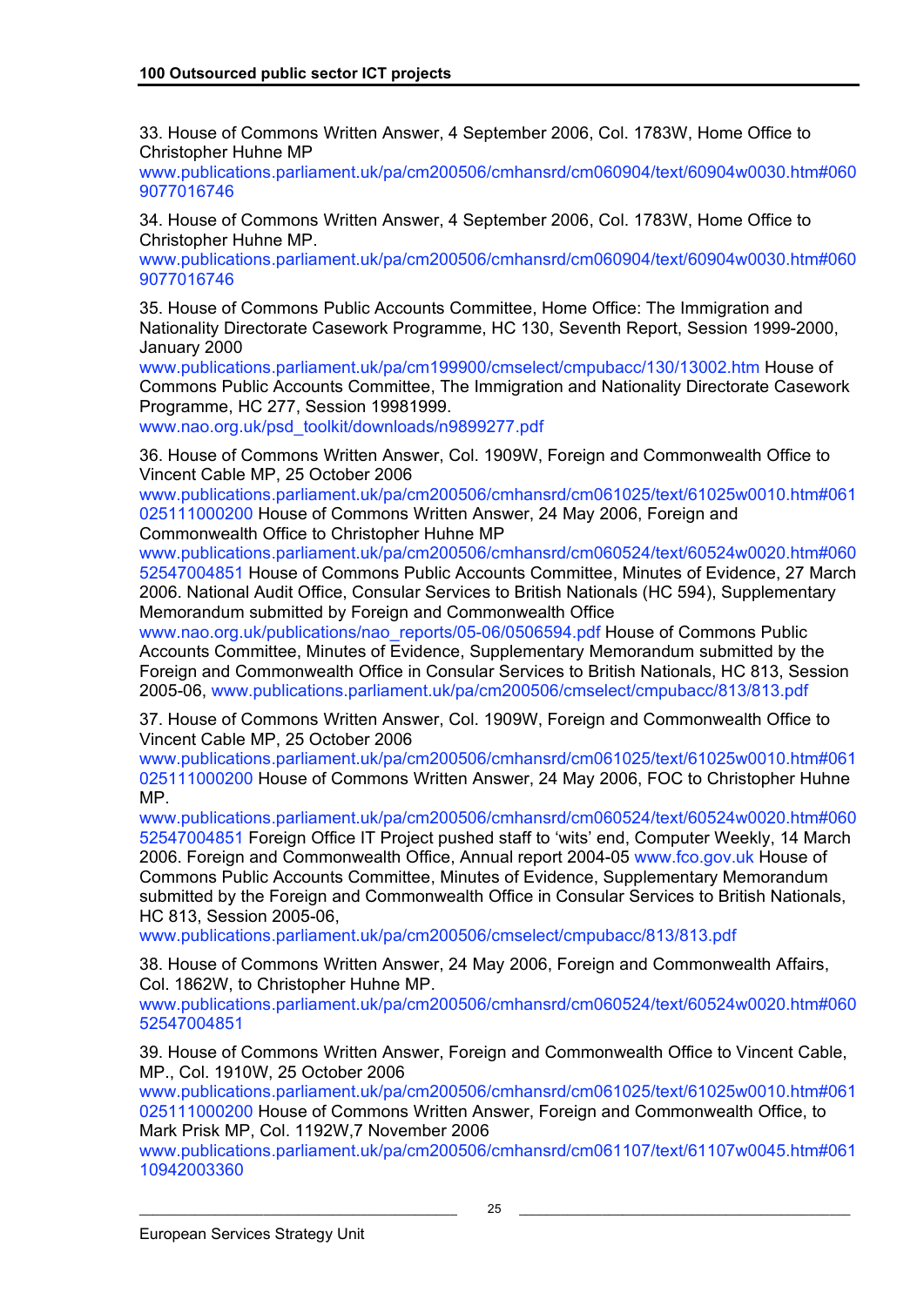40. Organ, J. (2003) The Coordination of e-Government in Historical Context, Public Policy and Administration, Vol. 18, No. 2, Summer.

41. House of Commons Written Answer, Solicitor-General, 17 Jul 2001, Column: 102W www.publications.parliament.uk/pa/cm200102/cmhansrd/vo010717/text/10717w07.htm#10717 w07.html\_wqn3

42. House of Commons Written Answer, Solicitor-General, 17 Jul 2001, Column: 102W www.publications.parliament.uk/pa/cm200102/cmhansrd/vo010717/text/10717w07.htm#10717 w07.html\_wqn3

43. House of Commons Written Answer, Solicitor-General, 17 Jul 2001, Column: 102W www.publications.parliament.uk/pa/cm200102/cmhansrd/vo010717/text/10717w07.htm#10717 w07.html\_wqn3

44. House of Commons Written Answer, Home Office, 8 September 2003, Column 59W www.publications.parliament.uk/pa/cm200203/cmhansrd/vo030908/text/30908w16.htm#30908 w16.html\_wqn6

45. National Audit Office, Delivering digital tactical communications through the Bowman CIP programme, HC 1050, Session 2005/06, July 2006. www.nao.org.uk/publications/nao\_reports/05-06/05061050.pdf

46. Bichard Inquiry Recommendations, Second Progress Report, Home Office, November 2005 www.homeoffice.gov.uk/pdf/bichard\_report.pdf?view=Binary

47. National Audit Office, HM Revenue and Customs: VAT on e-commerce, HC 1051, Session 2005-2006, May 2006 www.nao.org.uk/publications/nao\_reports/05-06/05061051.pdf

House of Commons Public Accounts Committee, Transforming the Performance of HM Customs and Excise through electronic service delivery, HC 138, Session 2003-04, June 2004 www.publications.parliament.uk/pa/cm200304/cmselect/cmpubacc/138/138.pdf National Audit Office, Transforming the performance of HM Customs and Excise through electronic service delivery, HC 1267, Session 2002–03 www.nao.org.uk/publications/nao\_reports/02-03/02031267.pdf

48. National Audit Office, Delivering Safer Recruitment, Criminal Records Office, HC 266, Session 2003/04, February 2004 www.nao.org.uk/publications/nao\_reports/03-04/0304266.pdf

49. Transport portal hit by delays, ZDNet.Co.UK, 27 May 2004 http://news.zdnet.co.uk/internet/0,1000000097,39155970,00.htm

50. House of Commons Written Answer, Department of Transport, Col. 681W, to Vincent Cable MP, 6 November 2006.

www.publications.parliament.uk/pa/cm200506/cmhansrd/cm061106/text/61106w0003.htm#061 1072000311

51. House of Commons Written Answer, Department of Transport, Col. 681W, to Vincent Cable MP, 6 November 2006.

www.publications.parliament.uk/pa/cm200506/cmhansrd/cm061106/text/61106w0003.htm#061 1072000311

52. House of Commons Written Answer, Department of Transport, Col. 681W, to Vincent Cable MP, 6 November 2006.

www.publications.parliament.uk/pa/cm200506/cmhansrd/cm061106/text/61106w0003.htm#061 1072000311

53. House of Commons Written Answer, Department of Transport, Col. 681W, to Vincent Cable MP, 6 November 2006.

www.publications.parliament.uk/pa/cm200506/cmhansrd/cm061106/text/61106w0003.htm#061 1072000311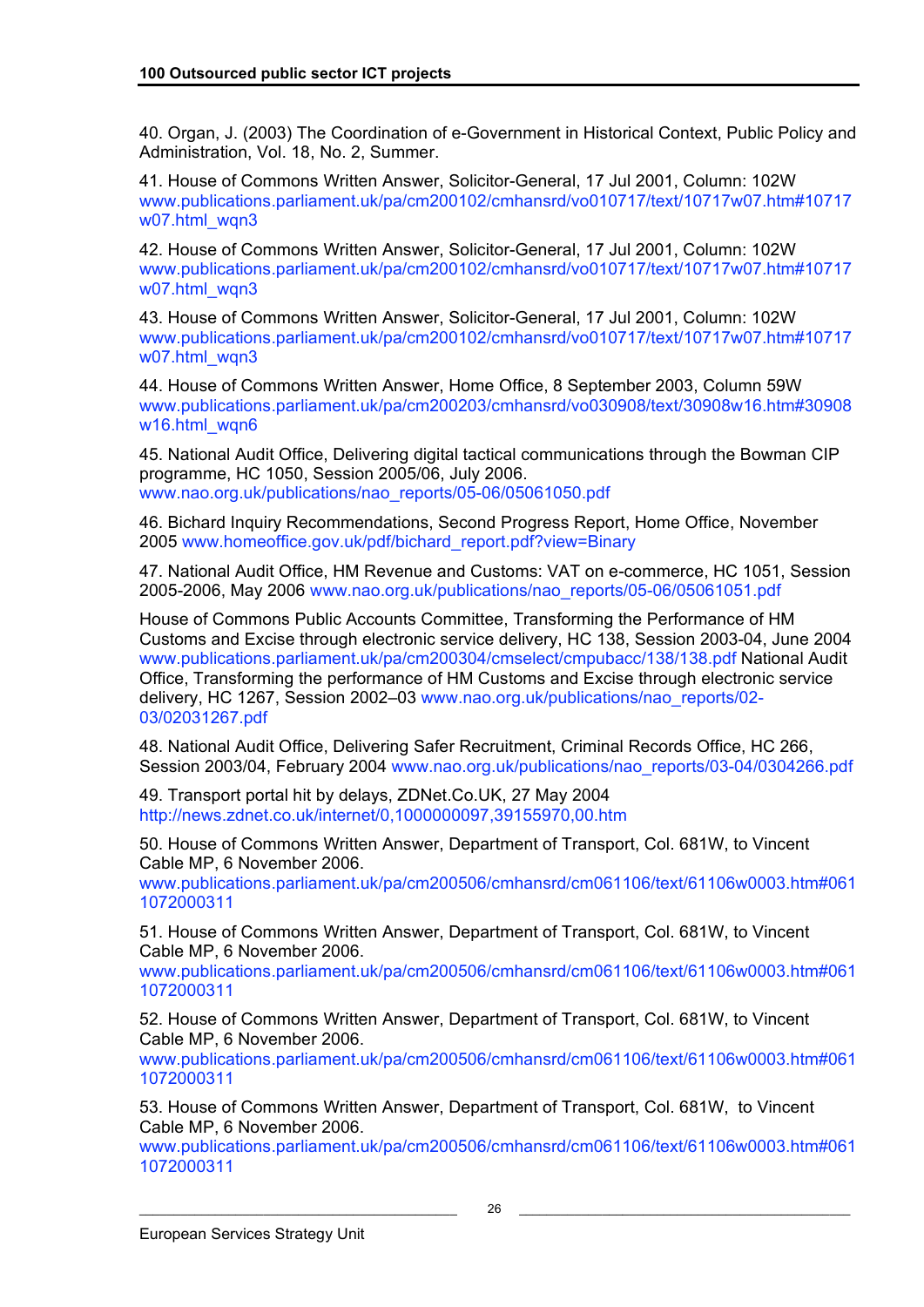54. House of Commons Written Answer, Department of Transport, Col. 681W, to Vincent Cable MP, 6 November 2006.

www.publications.parliament.uk/pa/cm200506/cmhansrd/cm061106/text/61106w0003.htm#061 1072000311

55. Lockheed Martin Faces UK Air Traffic Project Probe, Computergram International, 8 April 1998 http://findarticles.com/p/articles/mi\_m0CGN/is\_n3385/ai\_20476694

56. The Implementation of the National Probation Service Information Systems Strategy, National Audit Office, HC 401, Session 2000-01, April 2001 www.nao.org.uk/publications/nao\_reports/00-01/0001401.pdf

57. House of Commons Written Answer, Department for Trade and Industry, 1 November 2006, Col.530W, to Vincent Cable, MP.

www.publications.parliament.uk/pa/cm200506/cmhansrd/cm061101/text/61101w0025.htm#061 1021004511

58. House of Commons Written Answer, Department for Trade and Industry, 1 November 2006, Col. 530W, to Vincent Cable MP

www.publications.parliament.uk/pa/cm200506/cmhansrd/cm061101/text/61101w0025.htm#061 1021004511

59. House of Commons Written Answer, Northern Ireland Office, 24 July 2006 Col. 910W. www.publications.parliament.uk/pa/cm200506/cmhansrd/cm060724/text/60724w0045.htm#060 72546001786

60. House of Commons Education and Skills Committee, UK e-University, Third Report, Session 2004/05, HC 205, March 2005.

www.publications.parliament.uk/pa/cm200405/cmselect/cmeduski/205/205.pdf The Real Story Behind the Failure of UK eUniversity, Richard Garrett, Educause. http://connect.educause.edu/library

61. House of Commons Public Accounts Committee, Intervention Board Executive Agency: Qualification of Appropriation Account 1996-97, HC 472, Session 1997/98, July 1998.

62. House of Commons Public Accounts Committee, Crown Prosecution Service, HC 526, Thirty Third Report, July 1998

www.publications.parliament.uk/pa/cm199798/cmselect/cmpubacc/526-33/pac3302.htm

63. Ordnance Survey halts work by software partner, The Guardian, 14 November 2006 www.guardian.co.uk

64. House of Commons Written Answer, Department of Work and Pensions, 17 July 2001, Col 179W

www.publications.parliament.uk/pa/cm200102/cmhansrd/vo010717/text/10717w28.htm#10717 w28.html\_wqn3 Department of Work and Pensions, Annual Reports for 2004, 2005 and 2006 www.dwp.gov.uk MPs slam employment agency IT, 9 October 2007, The Register www.theregister.co.uk/2007/10/09/pac\_jobcentre\_plus\_report/ House of Commons Work and Pensions Subcommittee, Department of Work and Pensions Management of Information Technology Projects: Making IT Deliver for DWP Customers, HC 311-l and HC 311-ll, Session 2003-04, July www.publications.parliament.uk/pa/cm200304/cmselect/cmworpen/311/311.pdf

65. House of Commons Written Answer, Department of Work and Pensions, 17 July 2001, Col 179W

www.publications.parliament.uk/pa/cm200102/cmhansrd/vo010717/text/10717w28.htm#10717 w28.html\_wqn3 Department of Work and Pensions, Annual Reports for 2004, 2005 and 2006 www.dwp.gov.uk MPs slam employment agency IT, 9 October 2007, The Register www.theregister.co.uk/2007/10/09/pac\_jobcentre\_plus\_report/ House of Commons Work and Pensions Subcommittee, Department of Work and Pensions Management of Information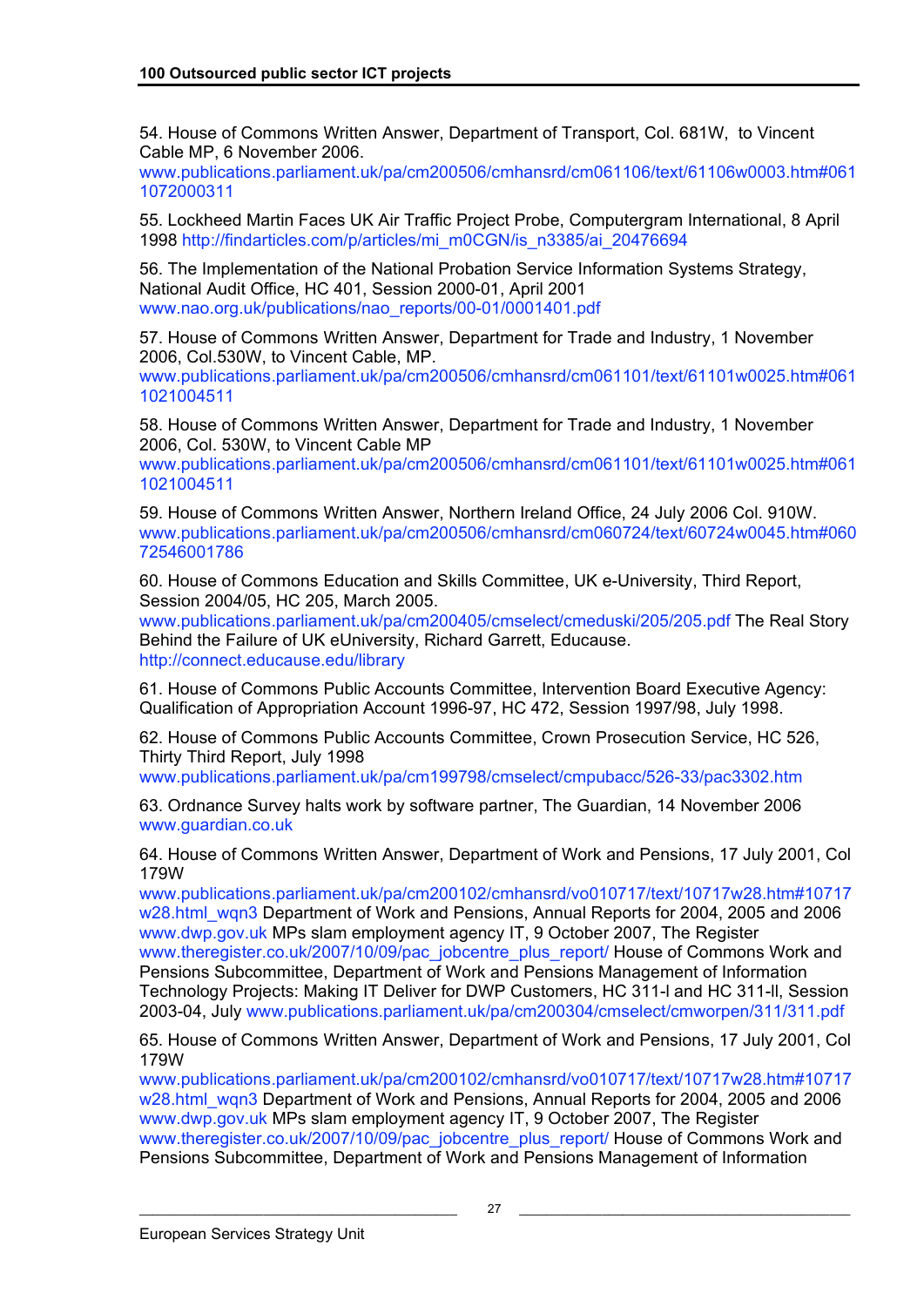Technology Projects: Making IT Deliver for DWP Customers, HC 311-l and HC 311-ll, Session 2003-04, July www.publications.parliament.uk/pa/cm200304/cmselect/cmworpen/311/311.pdf

66. House of Commons Written Answer, Department of Work and Pensions, 17 July 2001, Col 179W

www.publications.parliament.uk/pa/cm200102/cmhansrd/vo010717/text/10717w28.htm#10717 w28.html\_wqn3 Department of Work and Pensions, Annual Reports for 2004, 2005 and 2006 www.dwp.gov.uk MPs slam employment agency IT, 9 October 2007, The Register www.theregister.co.uk/2007/10/09/pac\_jobcentre\_plus\_report/ House of Commons Work and Pensions Subcommittee, Department of Work and Pensions Management of Information Technology Projects: Making IT Deliver for DWP Customers, HC 311-l and HC 311-ll, Session 2003-04, July www.publications.parliament.uk/pa/cm200304/cmselect/cmworpen/311/311.pdf

67. House of Commons Written Answer, Department of Work and Pensions, 17 July 2001, Col 179W

www.publications.parliament.uk/pa/cm200102/cmhansrd/vo010717/text/10717w28.htm#10717 w28.html\_wqn3 Department of Work and Pensions, Annual Reports for 2004, 2005 and 2006 www.dwp.gov.uk MPs slam employment agency IT, 9 October 2007, The Register www.theregister.co.uk/2007/10/09/pac\_jobcentre\_plus\_report/ House of Commons Work and Pensions Subcommittee, Department of Work and Pensions Management of Information Technology Projects: Making IT Deliver for DWP Customers, HC 311-l and HC 311-ll, Session 2003-04, July www.publications.parliament.uk/pa/cm200304/cmselect/cmworpen/311/311.pdf

68. House of Commons Public Accounts Committee, Ministry of Defence: Appropriation Accounts 1997-98, Eighteenth Report, HC 207, June 1999. www.publications.parliament.uk/pa/cm199899/cmselect/cmpubacc/289/28902.htm National Audit Office, Ministry of Defence, Appropriation Accounts 1997-98, HC 265, 1998/1999 www.publications.parliament.uk/pa/cm199900/cmselect/cmpubacc/265/26502.htm

69. House of Commons Select Committee on Public Accounts, Ministry of Defence: Appropriation Accounts 1998-99, HC 265, Thirty Sixth Report, 25 August 2000 www.publications.parliament.uk/pa/cm199900/cmselect/cmpubacc/265/26502.htm

70. House of Commons Select Committee on Public Accounts, Ministry of Defence: Appropriation Accounts 1998-99, HC 265, Thirty Sixth Report, 25 August 2000 www.publications.parliament.uk/pa/cm199900/cmselect/cmpubacc/265/26502.htm

71. MoD's £5bn Defence Information Infrastructure hits major problems, Computer Weekly, 15 November 2007. www.computerweekly.com/Articles/2007/11/19/228122/mods-5bn-defenceinformation-infrastructure-hits-major.htm The £5bn Defence Information Infrastructure project – was original plan too ambitious? Computer Weekly and Channel 4 News investigation, 16 November 2007. www.computerweekly.com/Articles/2007/11/19/228122/mods-5bn-defenceinformation-infrastructure-hits-major.htm MoD: IT contract issues being resolved, Public Servant, 16 November 2007, www.publicservice.co.uk/news\_story.asp?id=4415&topic=egovernment

72. House of Commons Written Answer, Ministry of Defence, Col. 514W, 14 May 2007 to Christopher Huhne, MP

www.publications.parliament.uk/pa/cm200607/cmhansrd/cm070514/text/70514w0009.htm#070 51426000805

73. House of Commons Written Answer, Ministry of Defence, Col. 514W, 14 May 2007 to Christopher Huhne, MP

www.publications.parliament.uk/pa/cm200607/cmhansrd/cm070514/text/70514w0009.htm#070 51426000805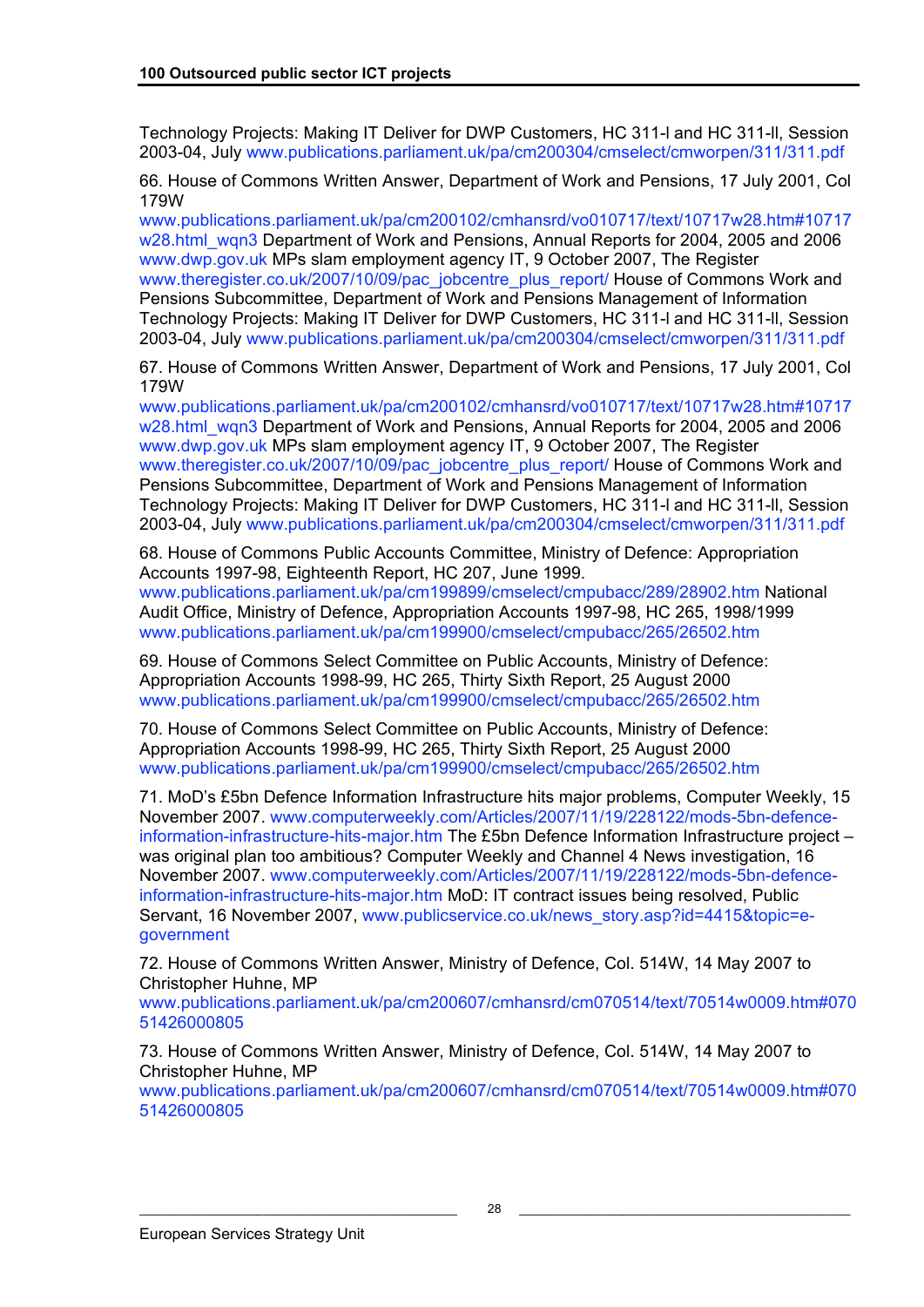74. Organ, J. (2003) The Coordination of e-Government in Historical Context, Public Policy and Administration, Vol. 18, No. 2, Summer.

75. House of Commons Public Accounts Committee, BBC Outsourcing: the contract between the BBC and Siemens Business Services, 35<sup>th</sup> Report, HC 118, 28 June 2007 www.publications.parliament.uk/pa/cm200607/cmselect/cmpubacc/118/118.pdf BBC Overestimated savings offered by Siemens contract says PAC, Computer Weekly, 29 June 2007. www.computerweekly.com/Articles/2007/06/28/225144/bbc-overestimated-savingsoffered-by-siemens-contract-says.htm

76. Department of Health, Press Release, DH Announces review of modernising medical careers applications, 6 March 2007.

www.gnn.gov.uk/environment/fullDetail.asp?ReleaseID=269193&NewsAreaID=2 BBC, Doctor application system ditched, 15 May 2007 http://news.bbc.co.uk/2/hi/health/6657485.stm

77. House of Commons Written Answer, Ministry of Justice, 5 December 2007, Hansard Col 1255W

www.publications.parliament.uk/pa/cm200708/cmhansrd/cm071205/text/71205w0012.htm#071 20573000239

78. House of Lords Written Answers, Department for Environment, Food and Rural Affairs, 13 June 2007, Col WA257; House of Commons Written Answers, Department for Environment, Food and Rural Affairs, 6 June 2007, Col. 543W

www.publications.parliament.uk/pa/cm200607/cmhansrd/cm070606/text/70606w0011.htm#070 6073002891

79. Metropolitan Police signs £60m deal with EDS, Computer Weekly, 20 April 2000 www.computerweekly.com/Articles/2000/04/20/176367/metropolitan-police-signs-60m-dealwith-eds.htm

80. House of Commons Written Answer, Northern Ireland Office, 17 July 2001, Col 164W www.publications.parliament.uk/pa/cm200102/cmhansrd/vo010717/text/10717w24.htm#10717 w<sub>24</sub>.html wqn5

81. House of Commons Written Answer, Northern Ireland Office, Col 492W, 14 May 2007 www.publications.parliament.uk/pa/cm200607/cmhansrd/cm070514/text/70514w0005.htm#070 5145000836

82. House of Commons Written Answer, Northern Ireland Office, Col 492W, 14 May 2007 www.publications.parliament.uk/pa/cm200607/cmhansrd/cm070514/text/70514w0005.htm#070 5145000836

83. House of Commons Written Answer, Ministry of Defence, Col. 514W, 14 May 2007. www.publications.parliament.uk/pa/cm200607/cmhansrd/cm070514/text/70514w0009.htm#070 51426000806

### **Local government contracts**

84. Centre for Public Services (2005) Strategic Partnership in Crisis: An Investigation of the performance of the Strategic Service-delivery Partnership between HBS Business Services and Bedfordshire County Council, for Bedfordshire UNISON, Sheffield www.europeanservices-strategy.org.uk/outsourcing-library Termination Agreement between Bedfordshire CC and HBS Business Services, 2005 www.european-services-strategy.org.uk/outsourcing-library

85. West Berkshire Terminates Strategic Partnership, Termination Agreement, www.european-services-strategy.org.uk/outsourcing-library

86. Redcar and Cleveland Council (2006) Overview and Scrutiny – Annual Report 2005/06 www.redcar-cleveland.gov.uk/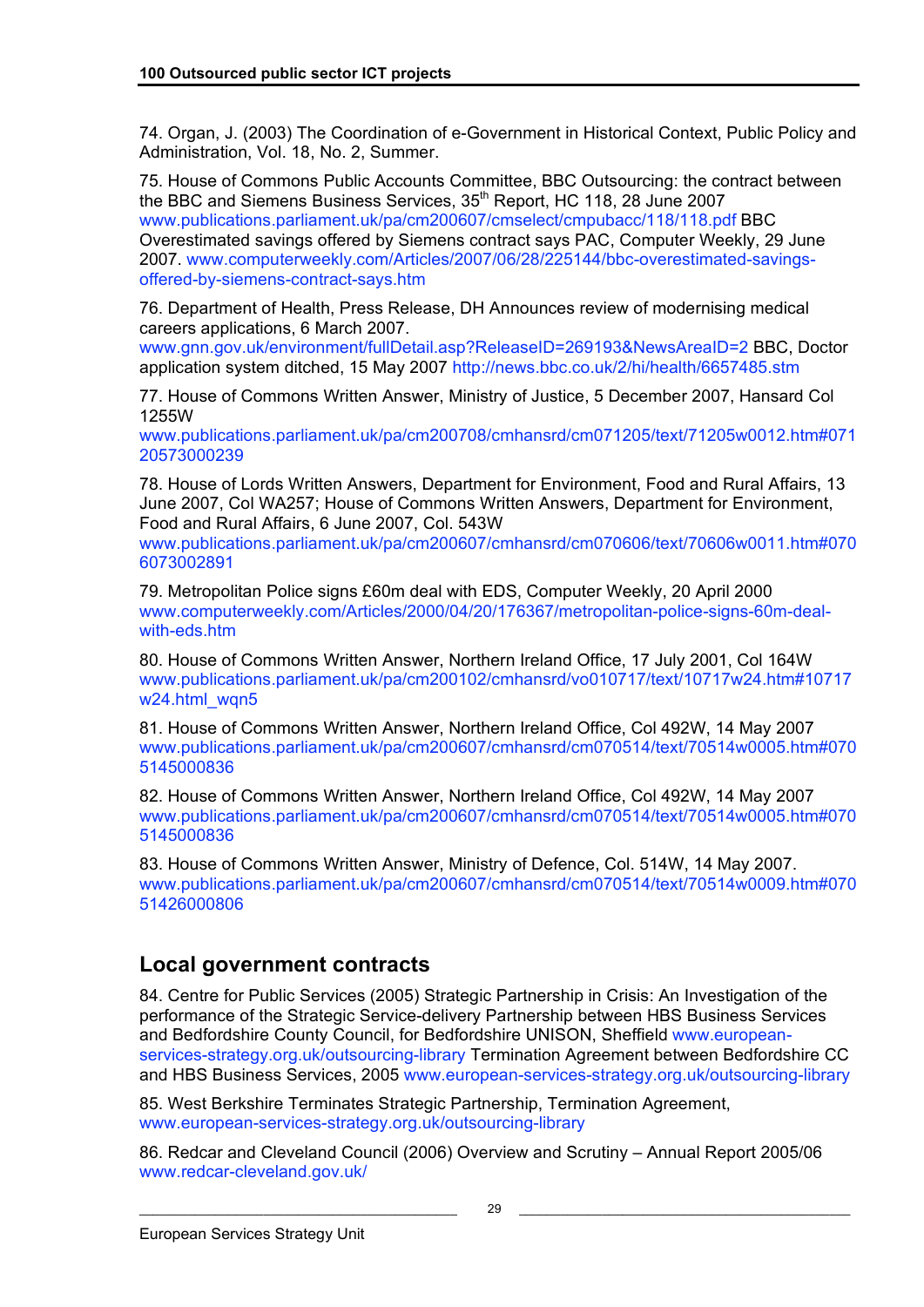87. Norfolk County Council - Capita Partnership: Review of Performance, Cabinet Scrutiny Committee, Norfolk County Council, 5 February 2002 www.norfolk.gov.uk Capita Performance, Report from Cabinet Scrutiny Committee, Norfolk County Council, 18 March 2002 www.norfolk.gov.uk E-Government Change Programme, Cabinet Scrutiny Committee, Norfolk County Council, 2 April 2002; www.norfolk.gov.uk Termination of Capita Contract, Report of the e-Service Director, Cabinet, Norfolk County Council, 18 August 2003. 2002 www.norfolk.gov.uk

88. Islington Housing Benefit Changes set to Improve Service, Press Release, 21 February 2003, Islington Council www.islington.gov.uk

89. UNISON Companies Update No 42, October 2005 www.unison.org.uk/acrobat/B2012.pdf

90. Benefit Fraud Inspectorate, London Borough of Hackney, March, 2001; ITNET loses Hackney Contract, Computer Weekly, 16 January 2001 www.computerweekly.com/Articles/2001/01/16/177860/itnet-loses-hackney-contract.htm

91. Scrutiny Commission: Report of the Housing benefits Service, Report to Council, 1 March 2000, LBC Lambeth Report to Policy Committee, 3 April 2000; Review of Housing Benefit Delivery, Report to Executive by Chief Executive, 8 January 2001, Lambeth Council; Council Tax – Second Position Statement, report to Executive by Directorate of Finance, 9 April 2001, Lambeth Council. www.lambeth.gov.uk

92. Waltham Forest - Corporate Assessment, Audit Commission, December 2002 www.auditcommission.gov.uk/Products/CPA-CORP-ASSESS-REPORT/60ED5045-EB9B-4299-A6F2- 8F1D93CEA659/WalthamForestLBCAReport%20.pdf

93. Taunton Deane Council Press Release, Local Revenue Local Opportunities Local People, 12 June 2000; Best Value User Satisfaction Surveys – results of 2003/04 Surveys and Comparisons, Report of the Corporate Performance Manager to Review Board, 7 October 2004 w w w.tauntondeane.gov.uk

94. Housing Benefit Contracts, Centre for Public Services, Sheffield, 2000.

95. Housing Benefit Contracts, Centre for Public Services, Sheffield, 2000.

96. Annual Audit and Inspection Letter, 2004/05, Haringey London Borough Council, Audit Commission, January 2006 www.audit-commission.gov.uk/aal/data2006/103717.pdf Watchdog slams council for £25m IT project that spun out of control, Computer Weekly, 21 February 2006 www.computerweekly.com/Articles/2006/02/21/214296/watchdog-slams-council-for-25mit-project-that-spun-out-of.htm

97. Local Taxation and Benefits: Best Value Review, October 2001, Brent Council, Audit Commission London www.audit-commission.gov.uk/Products/BVIR/2146C627-8A70-4bd3- 8A2E-618E8DE12A13/BrentLocalTaxBenefits.pdf Best Value Review, Local Taxation and Benefits Service, Corporate Scrutiny Committee, 8 December 2001 www.brent.gov.uk

98. Housing Benefit Contracts, Centre for Public Services, Sheffield, 2000.

99. Sheffield City Council, Report to Performance Review, 15 February 2000 www.sheffield.gov.uk Housing Benefit Contracts, Centre for Public Services, Sheffield.

100. Housing and Council Tax Benefits, LBC Newham, Audit Commission, September 2003, London www.audit-commission.gov.uk/Products/BVIR/3BC8FBEB-B1C3-48c8-83CB-1EBEC7F8F01E/NewhamHsgCouncilTax.pdf Best Value Review, Housing Benefit and Council Tax, LBC Newham, July 2001; London Borough of Newham Scoping Report, 5 June 2003 www.newham.gov.uk

101. Housing Benefit Contracts, Centre for Public Services, Sheffield, 2000.

102. L.B.Southwark – Revenues and Benefits, November 2002, Audit Commission, London www.audit-commission.gov.uk/Products/BVIR/E064E510-EA7B-11d6-B1E8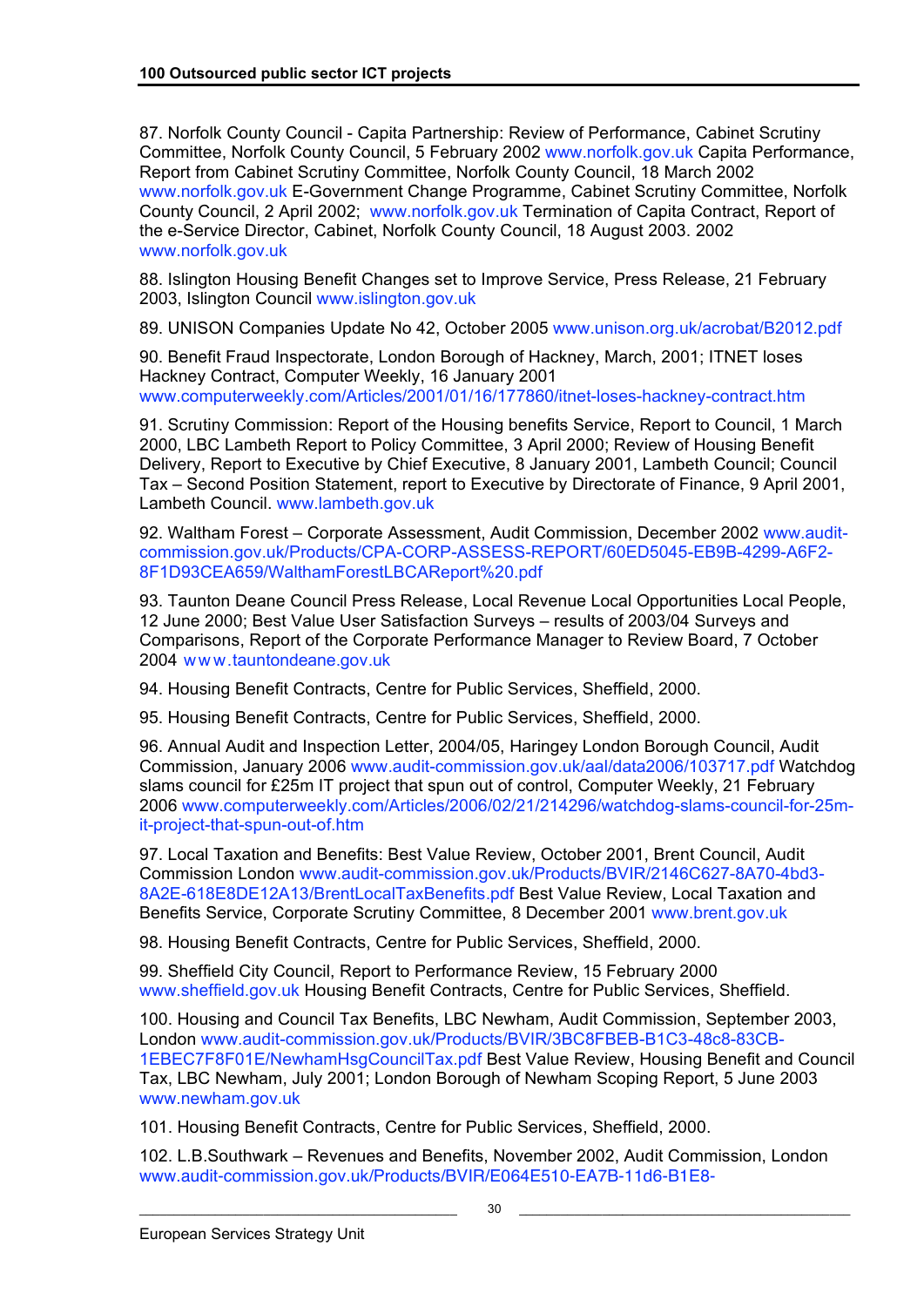0060085F8572/SouthwarkRevenues.pdf Best Value Review of Council Tax and Housing Benefits, June 2001, London Borough of Southwark www.southwark.gov.uk

103. Swansea Council (2007) Access to Council services will be better than ever this year, Press Release 8 January, Swansea www.swansea.gov.uk Swansea halts outsourcing extension as savings shrink, Computer Weekly, 16 January 2007 www.computerweekly.com/Articles/2007/01/16/221174/swansea-halts-outsourcing-extensionas-savings-shrink.htm City and County of Swansea: A review of elements of the e-government programme in response to Council resolutions of 9 November 2006 and 25 January 2007, PricewaterhouseCoopers, April 2007 www.swansea.gov.uk

104. Somerset County Council, Statement of Accounts 2000/01 www.somerset.gov.uk/somerset/media/84410/statementofaccounts0001.pdf

105. Council claims quality improved by insourcing helpdesk, Computer Weekly, 28 February 2005 www.computerweekly.com/Articles/2005/02/28/208544/council-claims-quality-improvedby-insourcing-helpdesk.htm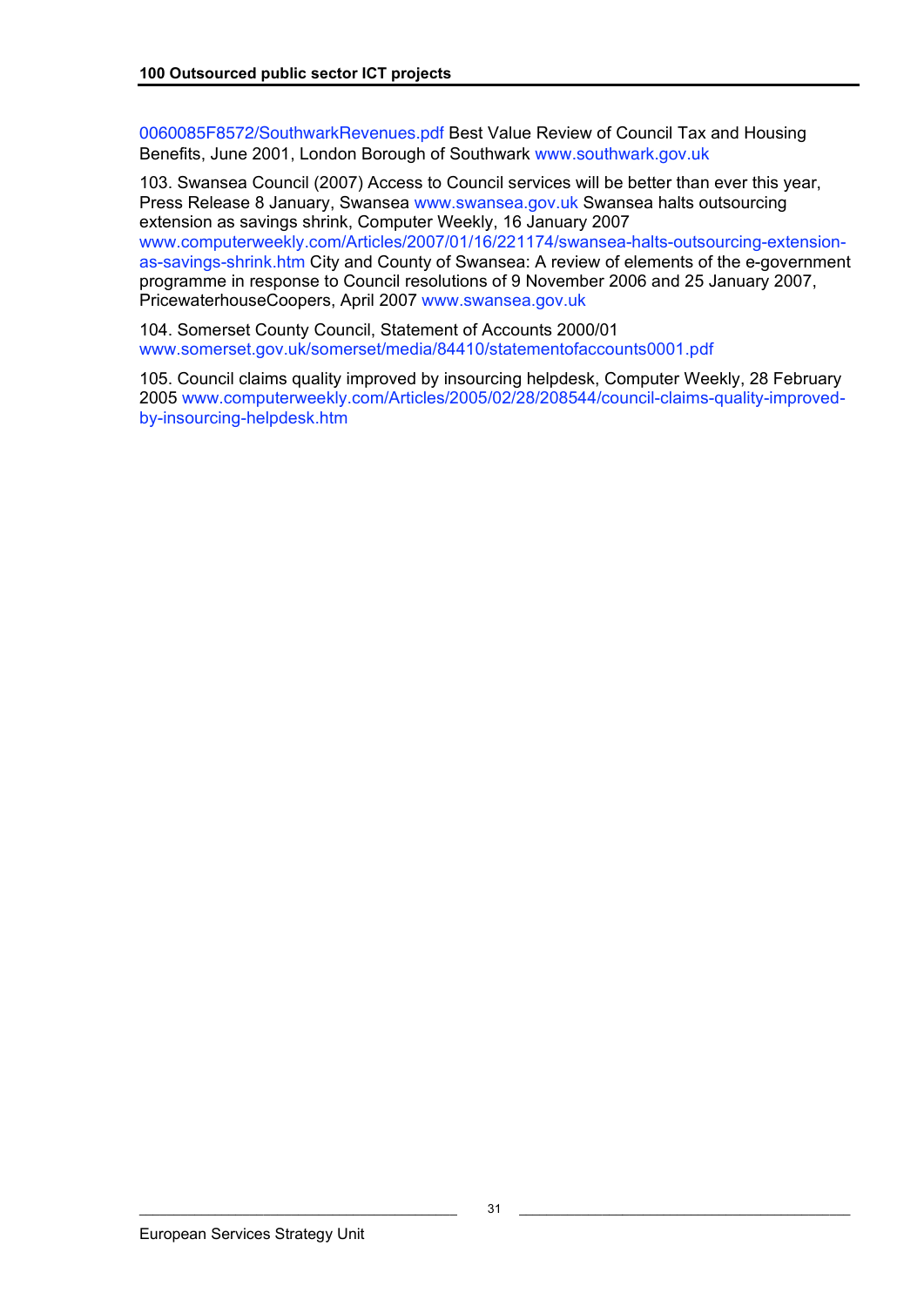### **General References**

Cabinet Office (2005) Transformational Government: Enabled by Technology, London www.cio.gov.uk/documents/pdf/transgov/transgov-strategy.pdf

Cabinet Office (2006) Transformational Government: Implementation Plan, London www.cio.gov.uk/documents/pdf/transgov/transgovt.pdf

Economic and Social Research Council (2004) Public-Private Partnerships and Policy Transfer in Central Government ICT Systems, London www.esrcsocietytoday.ac.uk/

Dunleavy, P. Margetts, H. Bastow, S. and Tinkler, J. (2004) Government IT Performance and the Power of the IT Industry: A Cross-National Analysis, Paper to annual meeting of American Political Science Association, Chicago.

House of Commons Public Accounts Committee (2000), Improving the Delivery of Government IT Projects, HC 65, First Report, Session 1999-2000, January www.publications.parliament.uk/pa/cm199900/cmselect/cmpubacc/65/6502.htm

House of Commons Public Accounts Committee (2005) The impact of the Office of Government Commerce's initiative on the delivery of major IT-enabled projects, HC 555, Twenty-Seventh Report, Session 2004/05, July www.publications.parliament.uk/pa/cm200405/cmselect/cmpubacc/555/555.pdf

House of Commons, Committee of Public Accounts, *Improving public services through e-Government, HC 845, 54<sup>th</sup> report, Session 2001–02)* www.publications.parliament.uk/pa/cm200102/cmselect/cmpubacc/845/845.pdf

House of Commons Public Accounts Committee, 66th Report, *Progress in achieving Government on the Web* HC 936, Session 2001–02 www.publications.parliament.uk/pa/cm200102/cmselect/cmpubacc/936/936.pdf

House of Commons, Public Accounts Committee, E-Revenue, HC 707, Session 2001-02 www.publications.parliament.uk/pa/cm200102/cmselect/cmpubacc/707/707.pdf

National Audit Office, Improving IT Procurement, HC 877, Session 2003–04 www.nao.org.uk/publications/nao\_reports/03-04/0304877.pdf

National Audit Office, HM Revenue and Customs, ASPIRE – the re-competition of outsourced IT services, HC 938, Session 2005-06, July 2006 www.nao.org.uk/publications/nao\_reports/05- 06/0506938.pdf

National Audit Office (2006) Delivering Successful IT-enabled Business Change, HC 33-1, Session 2006/07, November 2006 www.nao.org.uk/publications/nao\_reports/06-07/060733 i.pdf

Organ, J. (2003) The Coordination of e-Government in Historical Context, Public Policy and Administration, Vol. 18, No. 2, Summer.

Organisation for Economic Cooperation and Development (2001) The Hidden Threat to E-Government: Avoiding large government IT Failures, PUMA Policy Brief No. 8.

Parliamentary Office of Science and Technology (2003) Government IT Projects, Report 200, London. http://www.parliament.uk/parliamentary\_offices/post/pubs.cfm

Whitfield, D. (2001) Public Services or Corporate Welfare: Rethinking the Nation State in the Global Economy, Pluto Press, London.

Whitfield, D. (2006) New Labour's Attack on Public Services: How the commissioning, choice, competition and contestability agenda threatens public services and the welfare state, Spokesman Books, Nottingham.